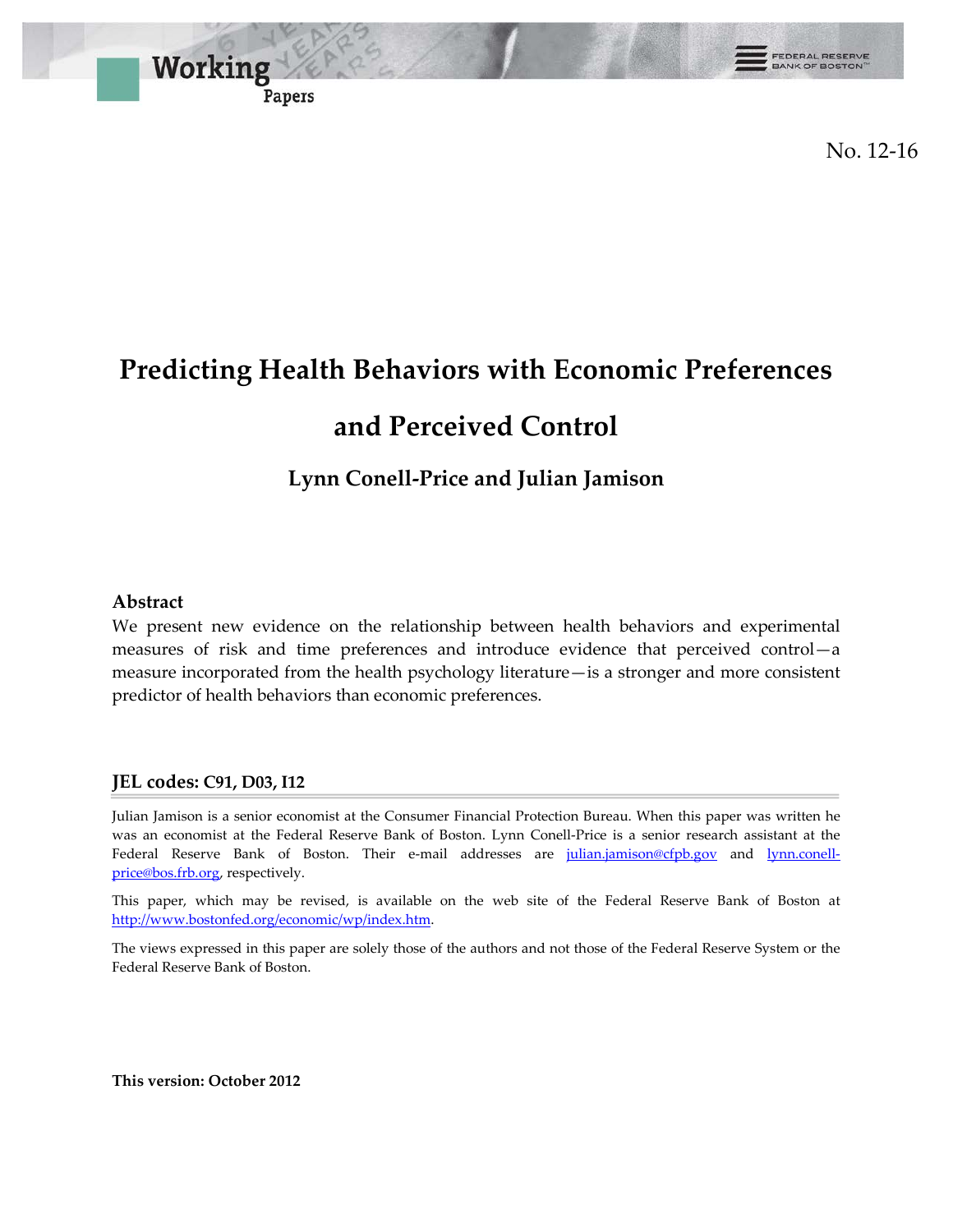#### 1 Introduction

In this note we provide new evidence on the relationship between individual preferences and health behavior. We supplement the literature relating experimentally measured risk and time preferences to individual behaviors by incorporating a construct from the health psychology literature—a measure of perceived control over outcomes—which we find to be a stronger predictor of health behaviors than either quantitative or qualitative measures of risk and time preference.

Fuchs (1982) was the first to empirically relate experimentally measured preferences to individual behaviors, including several related to health. He found that individuals who were more future-oriented were more likely to exhibit behaviors associated with positive health consequences—such as exercising and seeking preventive health care—and less likely to exhibit behaviors associated with negative health consequences—such as smoking and eating unhealthy foods. There is a growing literature focused on relating experimentally measured risk and time preferences to health behaviors and outcomes such as smoking (Sutter et al. forthcoming; Harrison et al. 2004; Chabris et al. 2008; Anderson and Mellor 2008; Barsky et al. 1997), drinking (Sutter et al. forthcoming; Anderson and Mellor 2008; Barsky et al. 1997), cocaine and heroin abuse (Kirby and Petry 2010), obesity (Anderson and Mellor 2008; Komlos et al. 2004), seat belt usage (Anderson and Mellor 2008), and demand for medical screening tests (Picone et al. 2004) and vaccines (Chapman and Coups 1999). While these surveys find some effects of time and risk preferences on various health behaviors, the evidence is not consistent across studies and the magnitudes of the effects found are often small. We add further evidence on the relationship between risk and time preferences and health behaviors, in a sample of students, but we do not find strong evidence of a relationship between time preference and health behaviors, and the magnitude of the risk preference effects we find is relatively small when compared with another individual characteristic we consider: perceived control over outcomes.

The health psychology literature includes a large body of evidence that an individual's perceived control over future health outcomes impacts her investments in health (see Conner and Norman (2005) for reviews of various measures of perceived control including self-efficacy and health locus of control). Measures of perceived control have not generally been incorporated into studies using individual preferences to predict health behaviors. An exception to this is Chapman and Coups' (1999) study of demand for a flu vaccine, which includes measures of fluspecific perceived control but finds no evidence of a significant relationship between perceived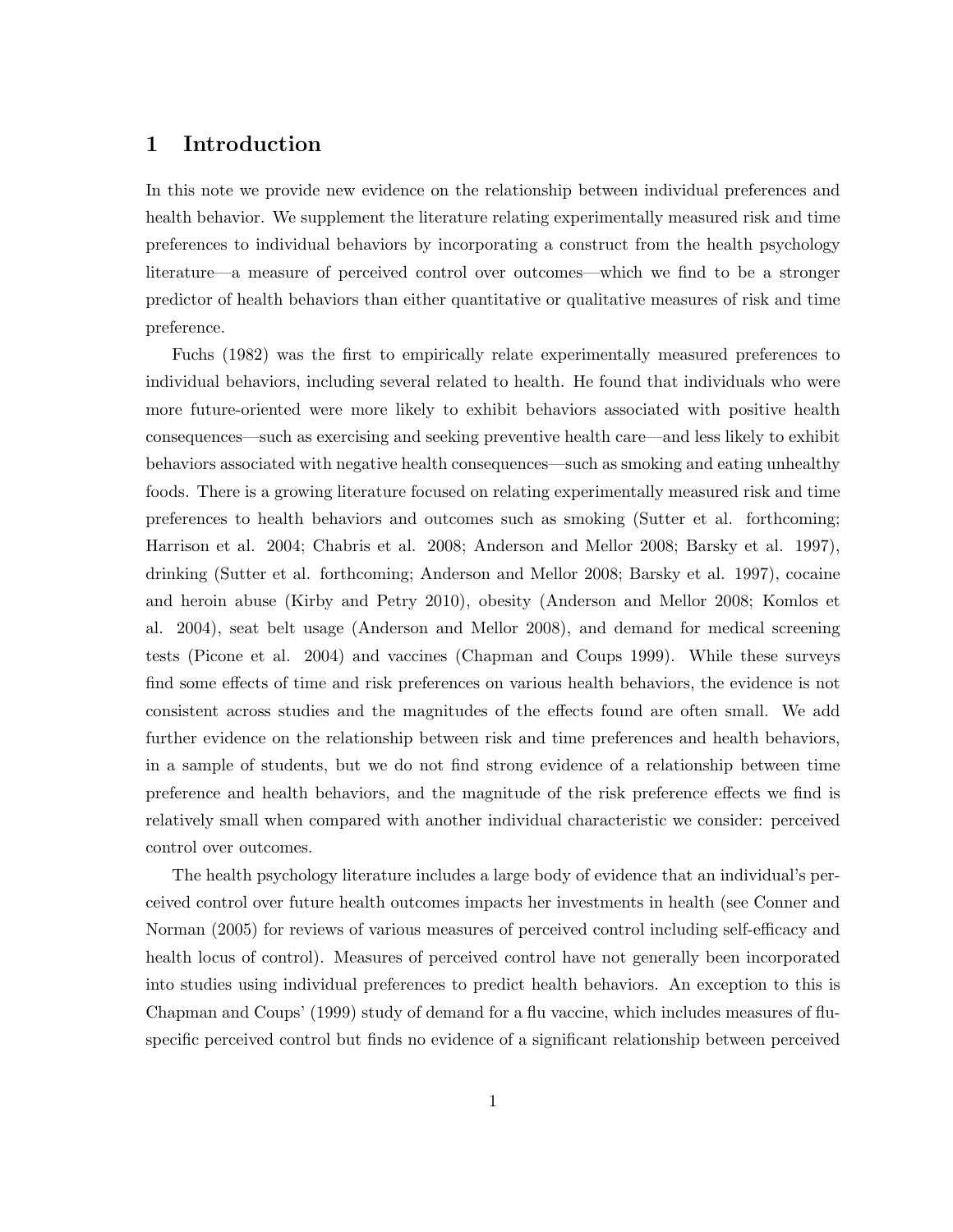control and demand for the vaccine. We include a general measure of perceived control and find evidence that this measure is strongly associated with both increased preventive and potentially risky health behaviors. This finding suggests that perceived control is an important measure to consider for researchers interested in predicting health behavior from individual characteristics.

#### 2 Methods

We analyze survey data from 144 students enrolled in a large public university's Master's of Public Health (MPH) program. Our sample is predominantly female (115/144). The students range in age from 21 to 55, with a median age of 27. Our sample is just over half white (74/144), with 37 Asian or Pacific Islander students, 14 Hispanic students, 9 Black students, and 10 students who indicated their racial/ethnic background as "other."

After completing a questionnaire to collect background demographic information, our subjects answered questions about health behavior and then completed questions eliciting risk and time preferences. The survey was incentivized by randomly selecting one question and one subject who was paid at the end of the session based on her decision in the chosen question. Participants were informed of this incentivization design prior to the survey.

The four questions that make up our risk aversion index consist of choices between risky and less risky gambles. For example: "Would you rather have (a) a one-half chance of \$8 and a one-half chance of \$11 or (b) a one-third chance of \$7 and a two-thirds chance of \$14?" The question we use as a measure of myopia is a choice between receiving a smaller amount at a sooner time against a larger amount in the future.

Given the limitations of our sample size, we do not attempt to use factor analysis to guide the construction of our preference measures; however, we do run an exploratory factor analysis to check that it matches our intuition for the grouping of questions into preference measures. Based on this analysis we threw out one question intended to measure myopia and we decided to analyze risk aversion over losses as a measure distinct from standard risk aversion. We also use two survey questions as qualitative measures of risk aversion and time preference. In these questions students were asked to report how strongly they agreed or disagreed with the statements "I enjoy the thrill of physically dangerous sports/activities" and "I enjoy the moment and don't worry about the future."

We also included a general measure of perceived self-control where participants were simply asked to report their level of agreement with the statement: "I have control over my life."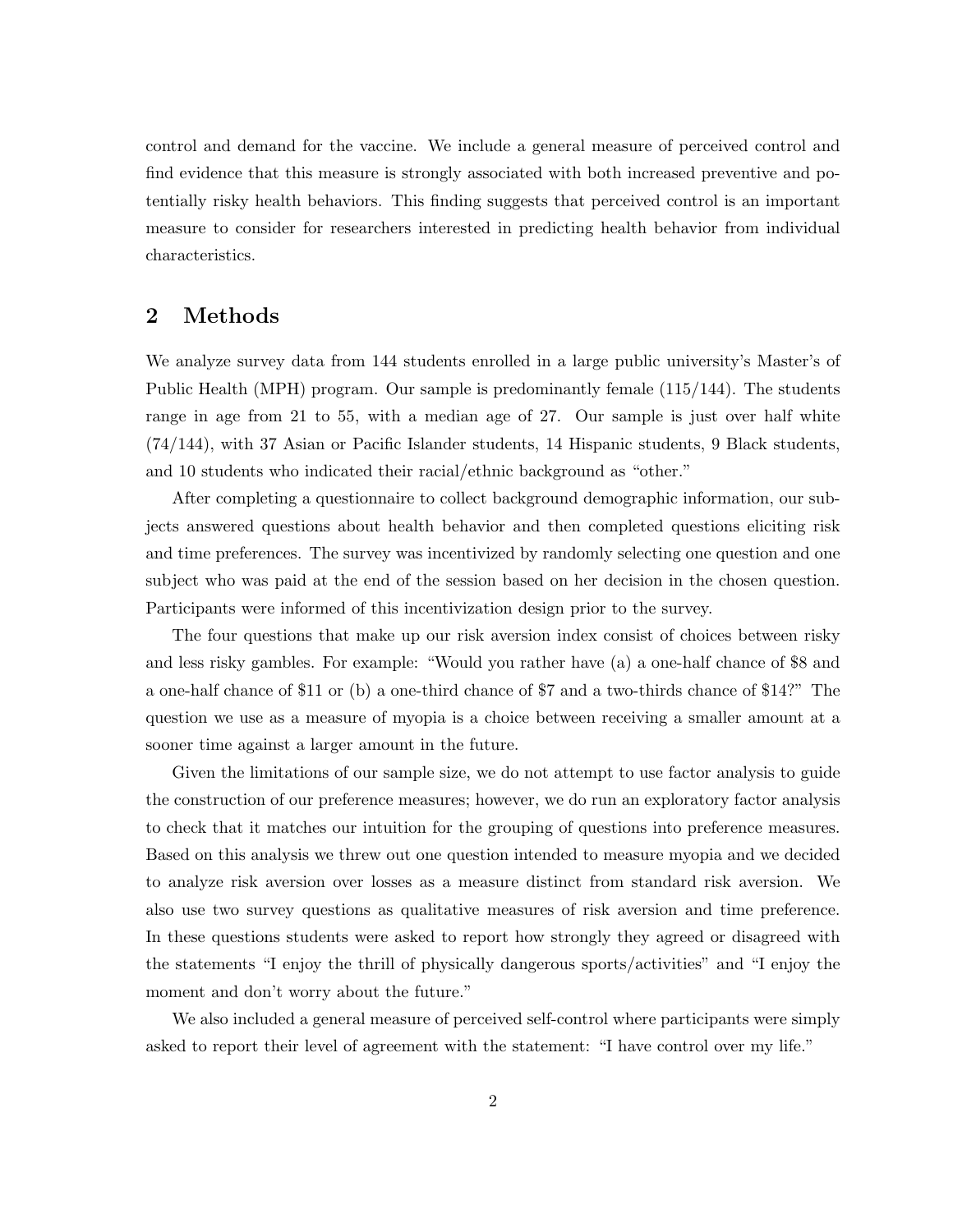We analyze 10 questions on health behavior. Seven of these questions elicited self-reported frequency of engaging in a given activity (never, occasionally, once a week, more than once a week, or once a day or more). These activities were taking vitamins, flossing your teeth, exercising (for at least 30 minutes), eating fast food, smoking, having unprotected sex, and drinking alcohol. Three additional items asked respondents to report how strongly they agreed or disagreed with a given statement. The statements were that they: "usually eat healthy food," "almost always wear a seatbelt," and "go to the doctor/dentist as often as I should."

Rather than analyzing each health outcome separately, we use exploratory factor analysis to derive two indices combining health behaviors that appear to be driven by a common underlying factor. We use iterated principal axis factor analysis with a promax rotation to extract two factors from these 10 items. In this analysis, flossing, exercising, eating fast food, eating healthy food, and visiting the doctor/dentist loaded onto one factor while smoking, drinking alcohol, and having unprotected sex load onto a second factor. Here we retained those items that had a loading higher than 0.25 on a factor. We use this low threshold because the two factors suggested by this rule also coincide with our intuition and are supported by past research (see, for example, Tapp and Goldenthal 1982). The first factor appears to represent preventive health behavior, while the second factor represents more active disinhibition. Factor 1 accounts for approximately 56 percent of the variance in the data and Factor 2 accounts for approximately 45 percent of the variance in the data. We construct the following measures, with each behavior weighted according to the factor loadings obtained in our analysis:

Factor 1 = 
$$
(.35 \times flossing) + (.55 \times exercise) - (.45 \times fastfood) + (.56 \times healthyfood)
$$
  
+  $(.48 \times dentistdoctor)$ 

Factor 2 =  $(.31 \times smoke) + (.32 \times unprotectedsex) + (.80 \times alcohol)$ 

#### 3 Results

OLS regressions of Factor 1 (preventive health behavior) and Factor 2 (disinhibition) on demographic controls, preference measures, and perceived control are presented in Table 1. We find that risk aversion has a significant positive association with Factor 1 ( $\beta = 0.15$ ,  $p = 0.04$ ) and that self-regarded thrill-seeking—a qualitative measure decreasing in risk aversion—is significantly associated with Factor 2 ( $\beta = 0.15$ ,  $p = 0.02$ ).

Perceived control is associated with significant increases in both Factors 1 and 2 ( $\beta = 0.57$ ,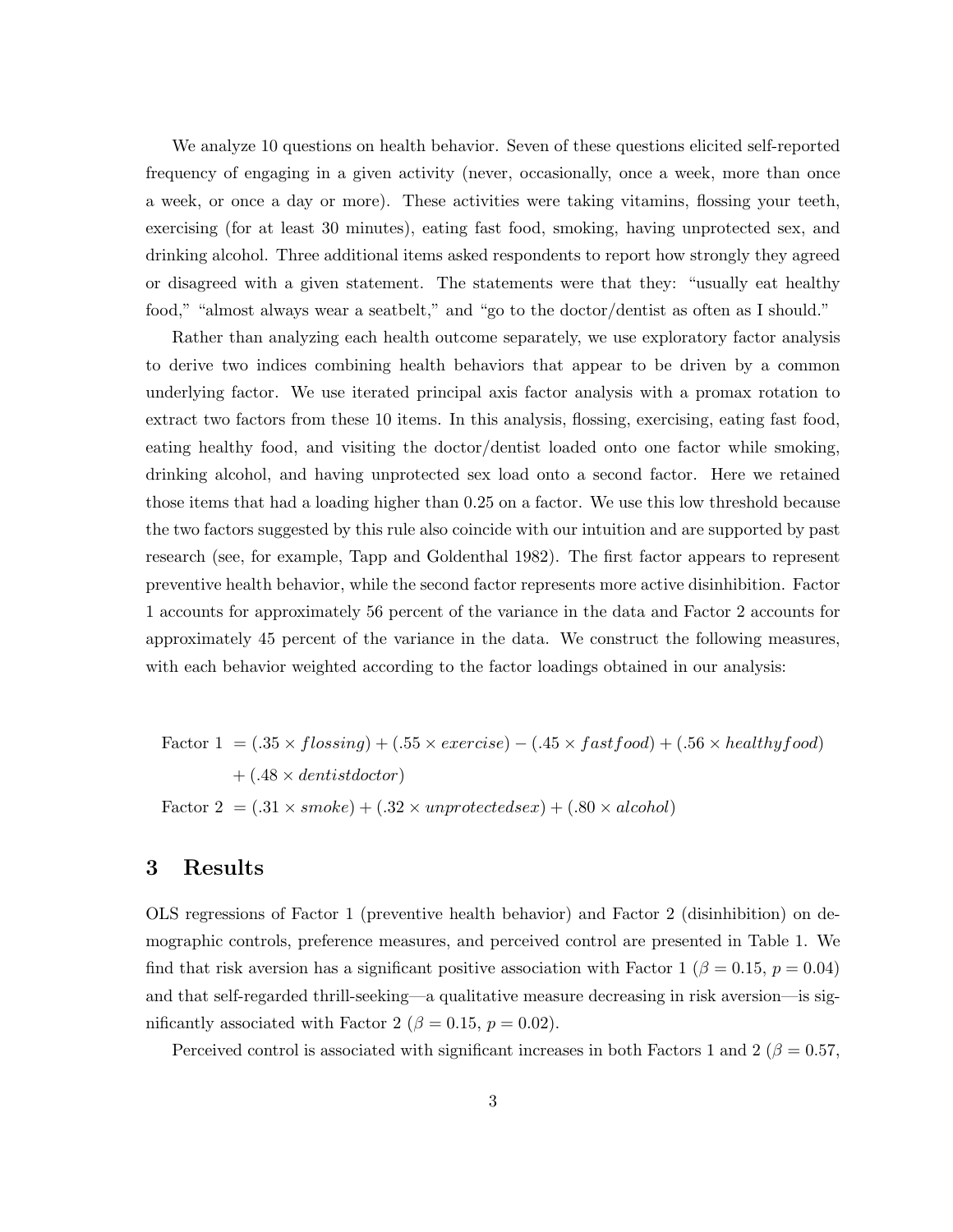$p < 0.01$  and  $\beta = 0.23, p = 0.02$ , respectively). The former effect is consistent with the idea that preventive behavior increases with perceived control because the individual conceives of her behavior as an important determinant of future outcomes. The latter effect is consistent with the idea that perceived control may also increase an individual's belief that she will be able to control current overindulgence and/or limit future negative consequences of her actions, which we expect may increase demand for cigarettes and alcohol and potentially decrease planning for contraception. Indeed, perceived control is the only measure other than gender that is associated with both factors; and in regressions predicting each health behavior individually (see Table 2), perceived control is a significant predictor of all but two behaviors (fast food consumption and unprotected sex). The magnitude of the effect of perceived control is also significant, equivalent to around half of the difference explained by gender.

Myopia is not significantly related to either of our health behavior factors. When we analyze each health behavior individually we find that only exercise is significantly associated with myopia, with more myopic individuals tending to exercise more ( $\beta = 0.15$ ,  $p < 0.01$ ). This finding is consistent with a view of exercise as providing immediate gratification, in contrast to the view of exercise as a preventive health behavior which is standard in the literature (see, for example, Chabris et al. 2008; Komlos et al. 2004). Chabris et al. note this potential for two different views of motivation for exercise (p. 264), and of the three studies they analyze they find a significant negative association between time discounting and exercise in one, and insignificant associations (with mixed signs) between discounting and exercise in the other two.

We find that risk aversion over losses (as opposed to risk aversion restricted to positive domains) is a significant predictor only of self-reported visiting the doctor and dentist as often as I should ( $\beta = 0.46, p < 0.01$ ).

Our results on the relationship between quantitative preference measures and behaviors are robust to exclusion of the qualitative preference measures from the model.

#### 4 Discussion

In this note we introduce to the economics literature evidence that perceived control is an important predictor of health behavior and we add further evidence that time and risk preferences explain some variation in health behaviors. Our findings motivate future work investigating the link between risk and time preferences and health behavior and the potentially mediating factor of perceived control. Our results also suggest that qualitative measures of risk and time preferences may explain some behavior that game-elicited measures fail to capture, motivating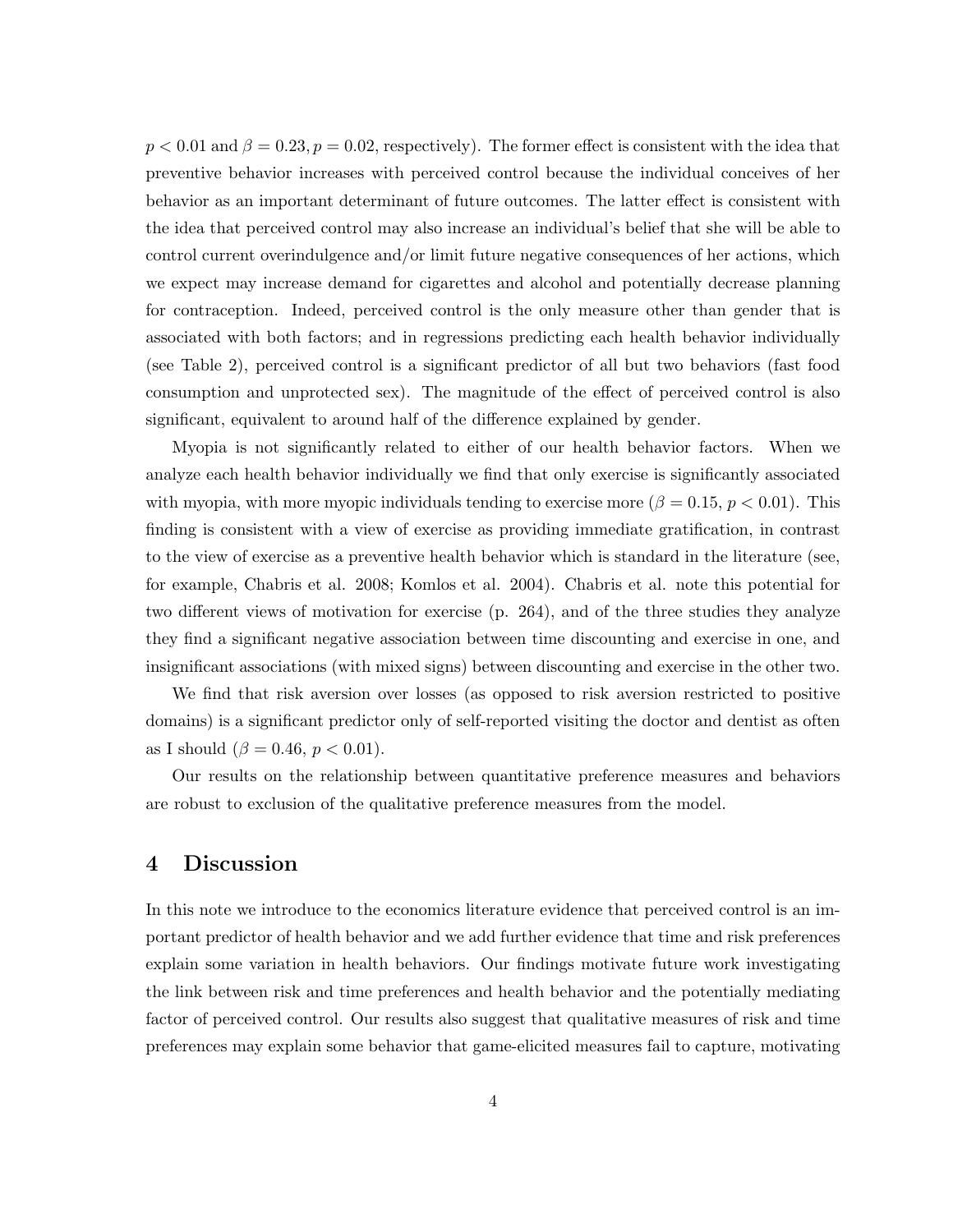further work investigating when each type of measure is most useful and which survey questions have the greatest predictive power.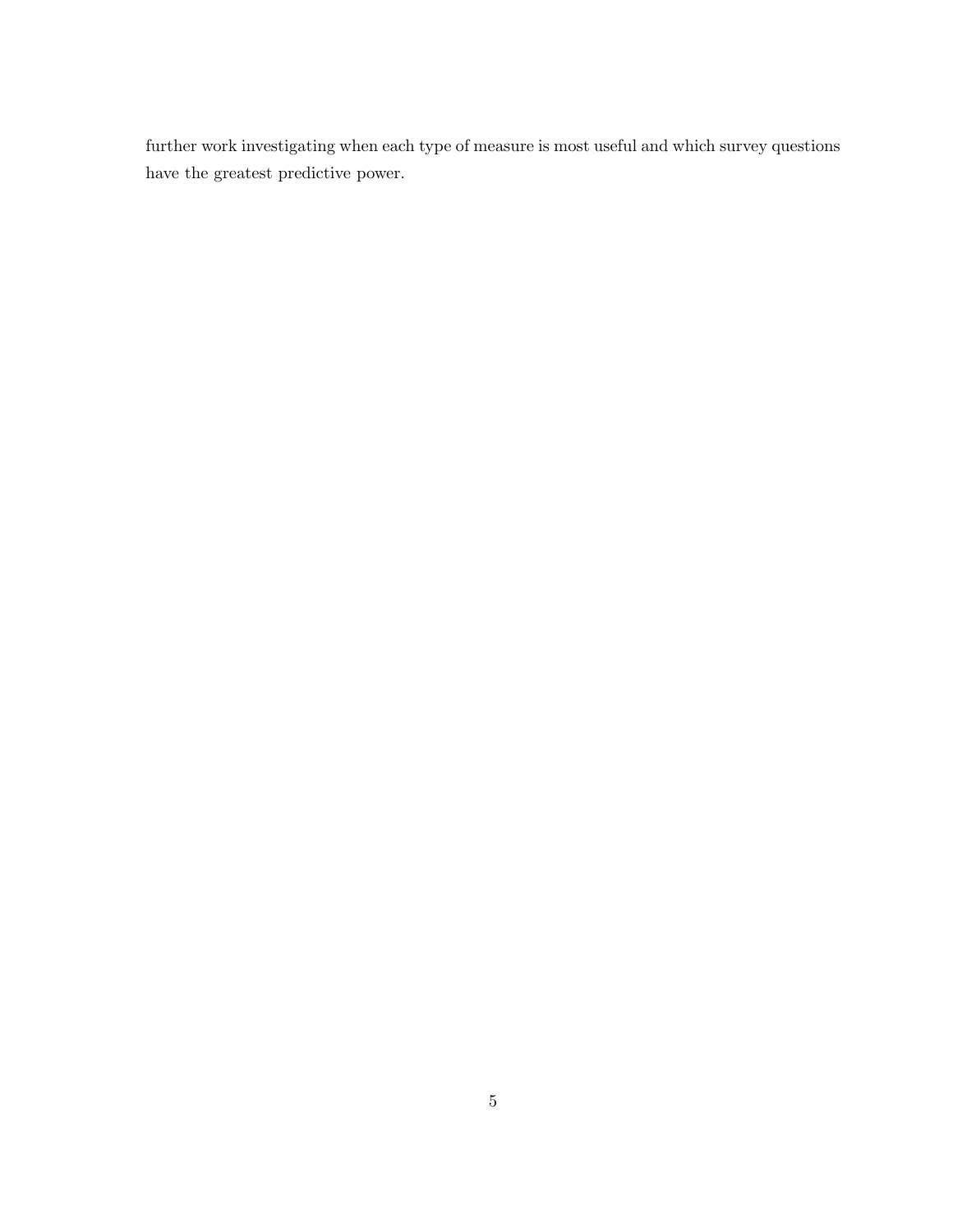#### References

Anderson, Lisa R. and Jennifer M. Mellor. 2008. "Predicting Health Behaviors with an Experimental Measure of Risk Preference." Journal of Health Economics 27(5) : 1260–1274.

Barsky, Robert B., Thomas Juster, Miles S. Kimball, and Matthew D. Shapiro. 1997. "Preference Parameters and Behavioral Heterogeneity: An Experimental Approach in the Health and Retirement Study." Quarterly Journal of Economics 112(2) : 537–579.

Chapman, Gretchen B. and Elliot J. Coups. 1999. "Time Preferences and Preventive Health Behavior: Acceptance of the Influenza Vaccine." *Medical Decision Making* 19(3) : 307–314.

Chabris, Chistopher F., David Laibson, Carrie L. Morris, Jonathon P. Schuldt, and Dmitry Taubinsky. 2008. "Individual Laboratory-measured Discount Rates Predict Field Behavior." Journal of Risk & Uncertainty  $37(2-3)$ :  $237-269$ .

Conner, M. and P. Norman (eds.). 2005. Predicting Health Behaviour 2nd Edition. Maidenhead, Berkshire, UK: Open University Press.

Fuchs, Victor R. 1982. Time Preferences and Health: An Exploratory Study. Chicago: The University of Chicago Press.

Harrison, Glenn W., Morten I. Lau, and E. Elisabet Rutström. 2004. "Individual Discount Rates and Smoking: Evidence from a Field Experiment in Denmark." Journal of Health Economics 29(5): 708-717.

Kirby, Kris N. and Nancy M. Petry. 2010. "Heroin and Cocaine Abusers have Higher Discount Rates for Delayed Rewards than Alcoholics or Non-drug-using Controls." Addiction 99(4) : 461–471.

Komlos, John, Patricia K. Smith, and Barry Bogin. 2004. "Obesity and the Rate of Time Preference: Is there a Connection?" *Journal of Biosocial Sciences* 36(2) : 209–219.

Picone G, Sloan F, Taylor D. 2004. "Effects of Risk and Time Preference and Expected Longevity on Demand for Medical Tests." Journal of Risk and Uncertainty 28(1) : 39–53.

Sutter, Matthais, Martin G. Kocher, Daniela Rützler, and Stefan T. Trautmann. Forthcoming. "Impatience and Uncertainty: Experimental Decisions Predict Adolescents' Field Behavior." American Economic Review.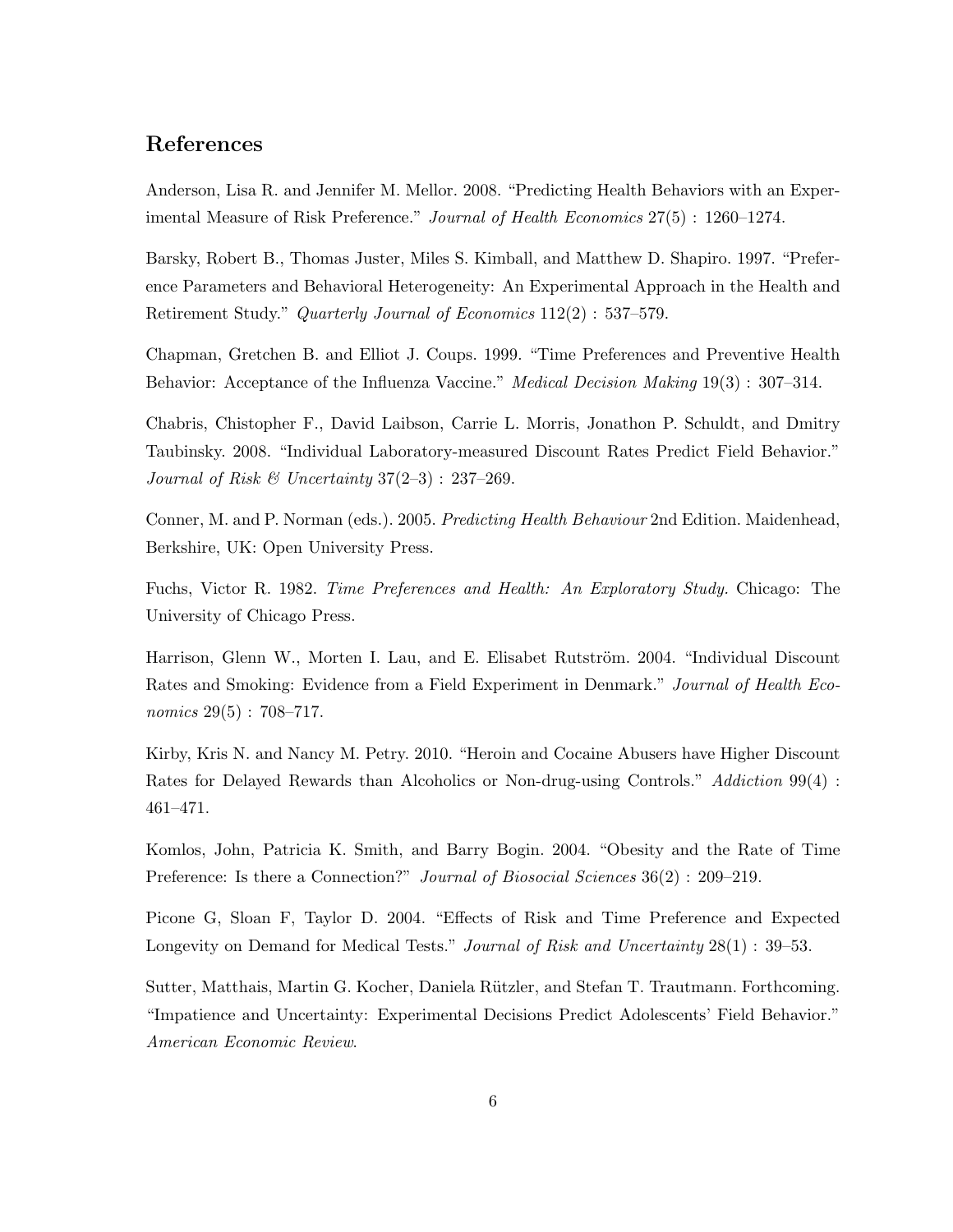Tapp, Jack T. and Peter Goldenthal. 1982. "A Factor Analytic Study of Health Habits." Preventive Medicine 11(6) : 724–728.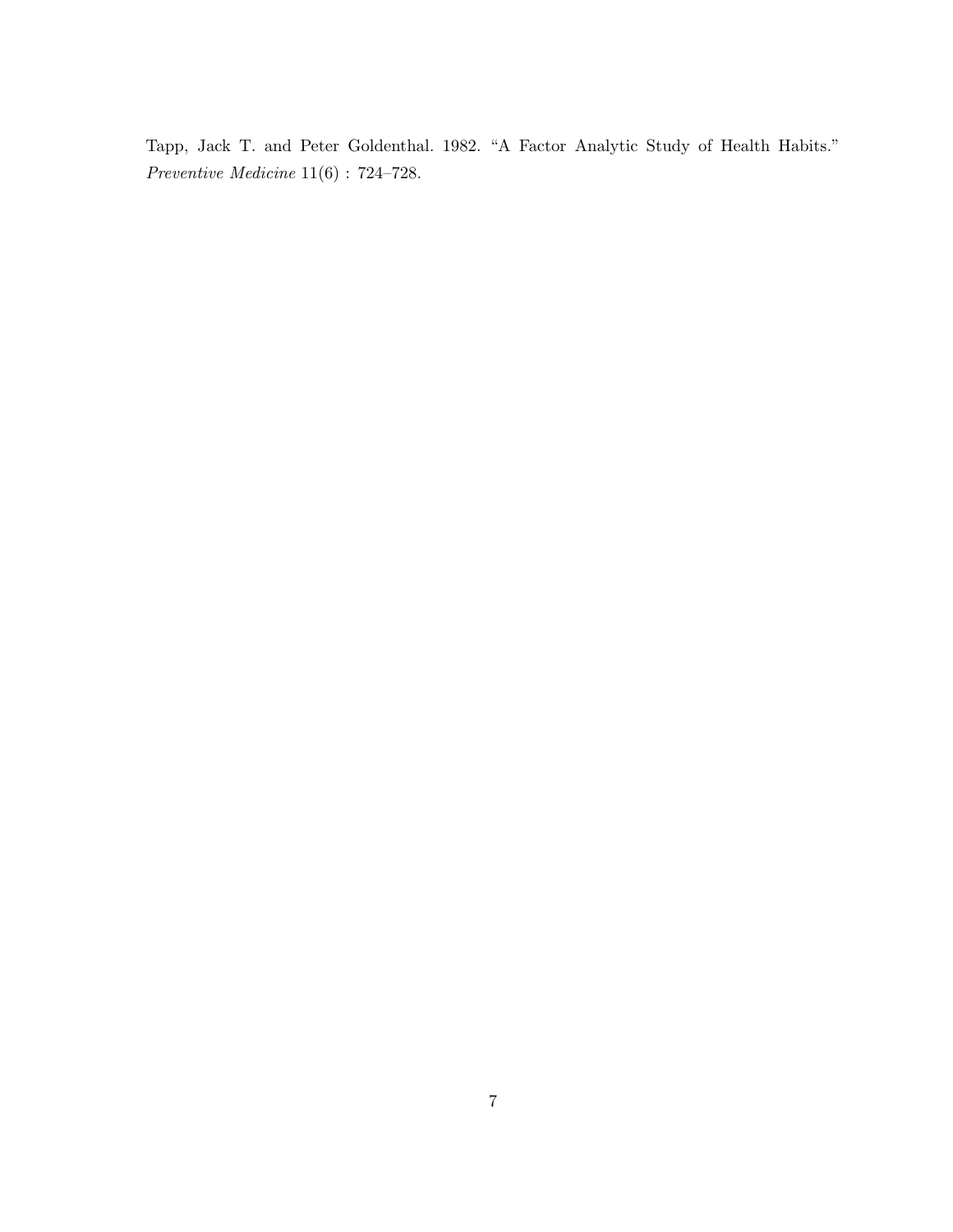### 5 Tables

|                       | (1)<br>Factor 1 (preventive behavior) | (2)<br>Factor 2 (disinhibition) |
|-----------------------|---------------------------------------|---------------------------------|
| Age (decades)         | $-1.94*$<br>(1.08)                    | $0.56\,$<br>(0.91)              |
| Age sq. (decades)     | $0.28*$<br>(0.15)                     | $-0.11$<br>(0.13)               |
| Female                | $1.16***$<br>(0.26)                   | $-0.54**$<br>(0.22)             |
| Parental education    | $-0.04$<br>(0.10)                     | $0.38***$<br>(0.08)             |
| Cognitive Index       | 0.12<br>(0.18)                        | $-0.23$<br>(0.15)               |
| <b>Risk Aversion</b>  | $0.15***$<br>(0.07)                   | 0.07<br>(0.06)                  |
| Loss Aversion         | 0.22<br>(0.21)                        | $-0.12$<br>(0.18)               |
| Myopia                | 0.12<br>(0.08)                        | 0.06<br>(0.06)                  |
| Control               | $0.57***$<br>(0.12)                   | $0.23**$<br>(0.10)              |
| Enjoy thrill          | 0.09<br>(0.08)                        | $0.15***$<br>(0.07)             |
| No future worry       | $-0.11$<br>(0.10)                     | 0.06<br>(0.08)                  |
| Observations<br>$R^2$ | 144<br>0.352                          | 143<br>0.361                    |

Table 1: Health Behavior Factors

Standard errors in parentheses

Factor 1: flossing, exercise, fast food, and healthy food; Factor 2: smoking, alcohol, unprotected sex OLS regressions. Race is also included in regressions.

\*  $p < 0.10$ , \*\*  $p < 0.05$ , \*\*\*  $p < 0.01$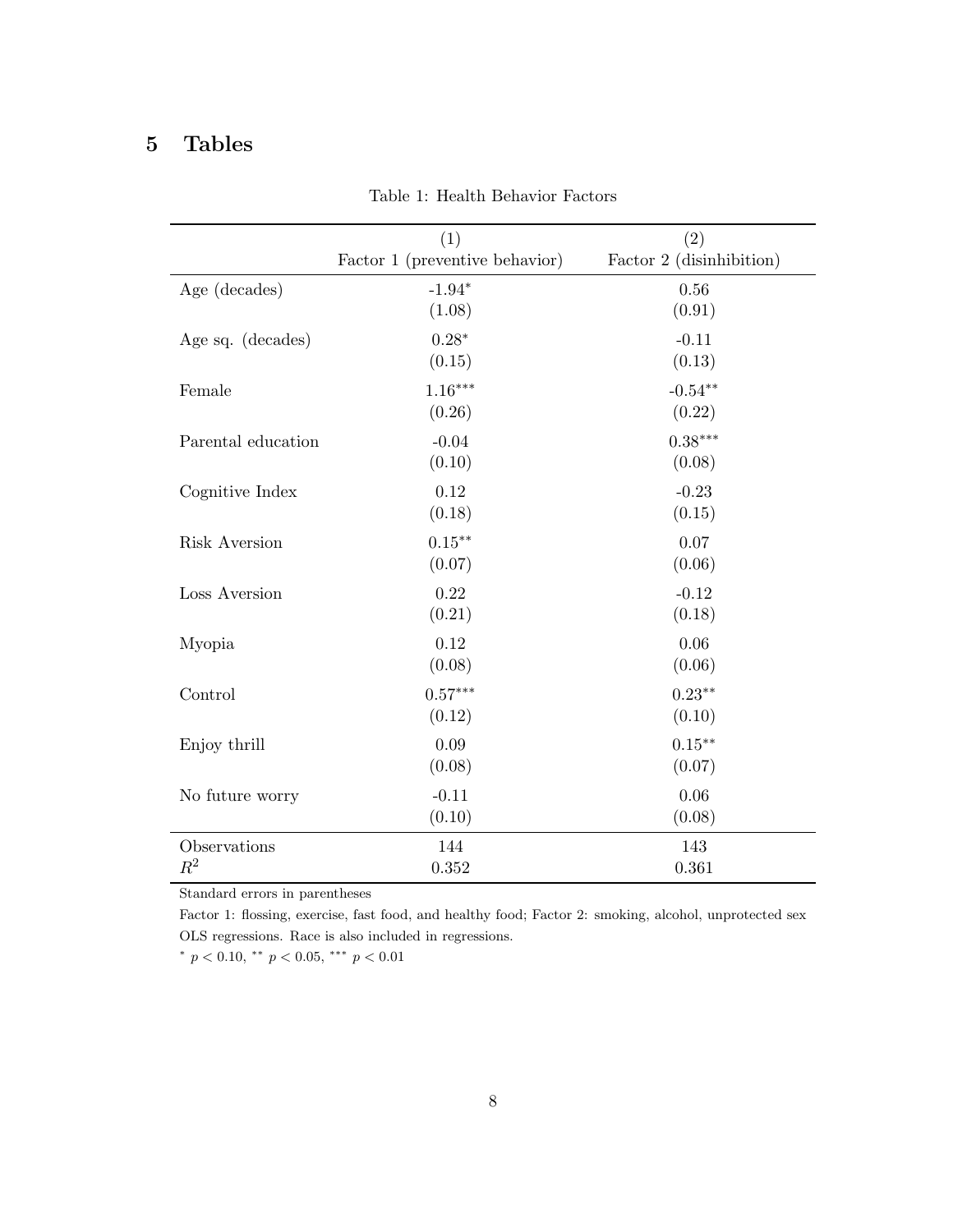|                                                                                                                                       | alcohol<br>$\begin{pmatrix} 1 \end{pmatrix}$   | dentistdr<br>$\textcircled{\scriptsize 2}$ | exercise<br>$\odot$                                                                                                                                                                                                                                                                                                                | $\begin{array}{c} (4) \\ \text{fastfood} \end{array}$                                                                                                                                                                                                                                                                       | flossing<br>$\widetilde{G}$                                                                                                                                                                                                                                                                                                 | $\begin{array}{c} (6) \\ \text{ healthyfood} \end{array}$                                                                       | seatbelt<br>$\widetilde{C}$                                                                                  | smoke<br>$\circledS$                                                                                                                                                                                                            | unprotectedsex<br>$\odot$                                                                                                             | vitamin<br>(10)                                                                                                                                                                                                                                                                     |
|---------------------------------------------------------------------------------------------------------------------------------------|------------------------------------------------|--------------------------------------------|------------------------------------------------------------------------------------------------------------------------------------------------------------------------------------------------------------------------------------------------------------------------------------------------------------------------------------|-----------------------------------------------------------------------------------------------------------------------------------------------------------------------------------------------------------------------------------------------------------------------------------------------------------------------------|-----------------------------------------------------------------------------------------------------------------------------------------------------------------------------------------------------------------------------------------------------------------------------------------------------------------------------|---------------------------------------------------------------------------------------------------------------------------------|--------------------------------------------------------------------------------------------------------------|---------------------------------------------------------------------------------------------------------------------------------------------------------------------------------------------------------------------------------|---------------------------------------------------------------------------------------------------------------------------------------|-------------------------------------------------------------------------------------------------------------------------------------------------------------------------------------------------------------------------------------------------------------------------------------|
| Age (decades)                                                                                                                         | (0.87)<br>1.04                                 | $\left(0.83\right)$<br>$-1.27$             | $-1.25$<br>(0.80)                                                                                                                                                                                                                                                                                                                  | (0.54)                                                                                                                                                                                                                                                                                                                      | (1.51)                                                                                                                                                                                                                                                                                                                      | $-0.43$<br>(0.73)                                                                                                               | $-0.72$<br>(0.64)                                                                                            | $-1.02$ <sup>*</sup><br>(0.61)                                                                                                                                                                                                  | $\begin{array}{c} 0.03 \\ (1.08) \end{array}$                                                                                         | $-1.36$<br>(1.40)                                                                                                                                                                                                                                                                   |
| Age sq. (decades)                                                                                                                     | $(0.12)$<br>$-0.18$                            | $\left(0.12\right)$<br>$0.22*$             |                                                                                                                                                                                                                                                                                                                                    | (80.0)                                                                                                                                                                                                                                                                                                                      | (0.17)                                                                                                                                                                                                                                                                                                                      |                                                                                                                                 | (0.10)                                                                                                       | $(0.15^{*}$                                                                                                                                                                                                                     | $-0.02$<br>(0.15)                                                                                                                     | $(0.25)$<br>(0.20)                                                                                                                                                                                                                                                                  |
| Female                                                                                                                                | $-0.40*$<br>$(0.21)$                           | $1.06***$<br>(0.20)                        | $\begin{array}{c} 0.15 \\ (0.11) \\ 0.41^{**} \\ (0.19) \end{array}$                                                                                                                                                                                                                                                               | $-0.23$<br>(0.14)                                                                                                                                                                                                                                                                                                           | (0.46)                                                                                                                                                                                                                                                                                                                      | $\begin{array}{c} 0.07 \\ (0.10) \\ 0.34^{*} \\ (0.18) \end{array}$                                                             | (0.10)                                                                                                       | $-0.13$<br>(0.15)                                                                                                                                                                                                               | $-0.51$ <sup>*</sup><br>(0.26)                                                                                                        | $-0.35$<br>(0.34)                                                                                                                                                                                                                                                                   |
| Parental education                                                                                                                    | $0.33***$<br>(0.08)                            | (0.08)<br>$\rm 0.12$                       |                                                                                                                                                                                                                                                                                                                                    |                                                                                                                                                                                                                                                                                                                             |                                                                                                                                                                                                                                                                                                                             |                                                                                                                                 |                                                                                                              |                                                                                                                                                                                                                                 |                                                                                                                                       |                                                                                                                                                                                                                                                                                     |
| Cognitive Index                                                                                                                       | (0.14)<br>$\hbox{-}0.11$                       | (0.13)<br>$0.14\,$                         |                                                                                                                                                                                                                                                                                                                                    | $\begin{array}{c} 0.02 \\[-4pt] 0.05 \\[-4pt] 0.06 \\[-4pt] 0.04 \\[-4pt] 0.04 \\[-4pt] 0.05 \\[-4pt] 0.04 \\[-4pt] 0.05 \\[-4pt] 0.04 \\[-4pt] 0.06 \\[-4pt] 0.04 \\[-4pt] 0.04 \\[-4pt] 0.04 \\[-4pt] 0.04 \\[-4pt] 0.04 \\[-4pt] 0.04 \\[-4pt] 0.04 \\[-4pt] 0.04 \\[-4pt] 0.04 \\[-4pt] 0.04 \\[-4pt] 0.04 \\[-4pt] 0.$ | $\begin{array}{c} 0.06 \\[-4pt] 0.11) \\[-4pt] 0.09 \\[-4pt] 0.10 \\[-4pt] 0.03 \\[-4pt] 0.03 \\[-4pt] 0.02 \\[-4pt] 0.02 \\[-4pt] 0.02 \\[-4pt] 0.09 \\[-4pt] 0.09 \\[-4pt] 0.09 \\[-4pt] 0.09 \\[-4pt] 0.09 \\[-4pt] 0.09 \\[-4pt] 0.00 \\[-4pt] 0.00 \\[-4pt] 0.00 \\[-4pt] 0.00 \\[-4pt] 0.00 \\[-4pt] 0.00 \\[-4pt] 0$ | $\begin{array}{c} 0.06 \\ (0.07) \\ 0.10 \\ (0.12) \\ (0.06) \\ (0.05) \\ (0.014) \\ (0.02) \\ (0.05) \\ (0.05) \\ \end{array}$ | $\begin{array}{c} 0.05 \\ (0.06) \\ 0.27^{**} \\ (0.10) \\ (0.01) \\ (0.04) \\ (0.05) \\ (0.12) \end{array}$ |                                                                                                                                                                                                                                 | $\begin{array}{l} 0.25^{**} \\ (0.10) \\ (0.10) \\ (0.08) \\ (0.00) \\ (0.07) \\ (0.07) \\ (0.21) \\ (0.03) \\ (0.08) \\ \end{array}$ |                                                                                                                                                                                                                                                                                     |
| Risk Aversion                                                                                                                         | $\begin{array}{c} 0.07 \\ 70.0 \\ \end{array}$ | $(0.05)$<br>0.03                           |                                                                                                                                                                                                                                                                                                                                    |                                                                                                                                                                                                                                                                                                                             |                                                                                                                                                                                                                                                                                                                             |                                                                                                                                 |                                                                                                              |                                                                                                                                                                                                                                 |                                                                                                                                       |                                                                                                                                                                                                                                                                                     |
| Loss Aversion                                                                                                                         | $-0.12$<br>(0.17)                              | $0.46***$<br>(0.16)                        |                                                                                                                                                                                                                                                                                                                                    |                                                                                                                                                                                                                                                                                                                             |                                                                                                                                                                                                                                                                                                                             |                                                                                                                                 |                                                                                                              |                                                                                                                                                                                                                                 |                                                                                                                                       |                                                                                                                                                                                                                                                                                     |
| Myopia                                                                                                                                | (0.08)                                         | (0.06)<br>$0.01\,$                         |                                                                                                                                                                                                                                                                                                                                    |                                                                                                                                                                                                                                                                                                                             |                                                                                                                                                                                                                                                                                                                             |                                                                                                                                 | $-0.05$<br>(0.05)                                                                                            |                                                                                                                                                                                                                                 |                                                                                                                                       |                                                                                                                                                                                                                                                                                     |
| $\operatorname{Control}$                                                                                                              | $0.20**$<br>$(0.10)$                           | $0.24***$<br>(0.09)                        |                                                                                                                                                                                                                                                                                                                                    |                                                                                                                                                                                                                                                                                                                             |                                                                                                                                                                                                                                                                                                                             | $0.31***$<br>(0.08)                                                                                                             | $0.19***$<br>(0.07)                                                                                          |                                                                                                                                                                                                                                 |                                                                                                                                       |                                                                                                                                                                                                                                                                                     |
| Enjoy thrill                                                                                                                          | (0.06)<br>$0.11\,$                             | (0.06)<br>$0.10\,$                         | $\begin{array}{c} -0.07 \\ (0.07) \\ (0.13) \\ (0.05) \\ (0.05) \\ (0.15) \\ (0.15) \\ (0.06) \\ (0.07) \\ (0.08) \\ (0.09) \\ (0.00) \\ (0.00) \\ (0.00) \\ (0.00) \\ (0.00) \\ (0.00) \\ (0.00) \\ (0.00) \\ (0.00) \\ (0.00) \\ (0.00) \\ (0.00) \\ (0.00) \\ (0.00) \\ (0.00) \\ (0.00) \\ (0.00) \\ (0.00) \\ (0.00) \\ (0.0$ | $-0.09$<br>$(0.06)$<br>$0.08*$<br>$(0.04)$                                                                                                                                                                                                                                                                                  | $0.40***$<br>$(0.14)$<br>$0.00$<br>$(0.09)$                                                                                                                                                                                                                                                                                 | $-0.04$<br>$(0.05)$<br>$-0.06$<br>$(0.07)$                                                                                      | (0.01)                                                                                                       | $\begin{array}{c} 0.07 \\[-4pt] 0.12 \\[-4pt] 0.03 \\[-4pt] 0.03 \\[-4pt] 0.03 \\[-4pt] 0.11 \\[-4pt] 0.12 \\[-4pt] 0.12 \\[-4pt] 0.12^* \\[-4pt] 0.12^* \\[-4pt] 0.04 \\[-4pt] 0.12^* \\[-4pt] 0.05 \\[-4pt] 0.05 \end{array}$ | $\begin{array}{c} 0.09 \\ (0.12) \\ 0.10 \\ (0.08) \end{array}$                                                                       | $\begin{array}{rrrr} 0.01 & 0.10 & 0.10 \\ 0.10 & 0.23 & 0.00 \\ 0.000 & 0.000 & 0.00 \\ 0.000 & 0.000 & 0.00 \\ 0.000 & 0.000 & 0.00 \\ 0.000 & 0.000 & 0.00 \\ 0.000 & 0.000 & 0.00 \\ 0.000 & 0.000 & 0.00 \\ 0.000 & 0.000 & 0.00 \\ 0.000 & 0.000 & 0.00 \\ 0.000 & 0.000 & 0$ |
| No future worry                                                                                                                       | (0.08)<br>0.09                                 | $-0.13*$<br>(0.08)                         | (0.06)                                                                                                                                                                                                                                                                                                                             | $-0.03$<br>(0.05)                                                                                                                                                                                                                                                                                                           | $-0.21$ <sup>*</sup><br>(0.11)                                                                                                                                                                                                                                                                                              |                                                                                                                                 | $-0.02$<br>(0.06)                                                                                            | $-0.00$<br>$(0.06)$                                                                                                                                                                                                             | (0.10)                                                                                                                                |                                                                                                                                                                                                                                                                                     |
| Observations<br>$\ensuremath{R^2}$                                                                                                    | 0.331<br>144                                   | 0.371<br>144                               | 0.286<br>144                                                                                                                                                                                                                                                                                                                       | 0.152<br>144                                                                                                                                                                                                                                                                                                                | 0.133<br>144                                                                                                                                                                                                                                                                                                                | 0.157<br>144                                                                                                                    | 0.128<br>144                                                                                                 | 0.188<br>144                                                                                                                                                                                                                    | 0.147<br>143                                                                                                                          | 0.084<br>144                                                                                                                                                                                                                                                                        |
| OLS regressions; Race is also included in regressions<br>$p < 0.10$ , ** $p < 0.05$ , ** $p < 0.01$<br>Standard errors in parentheses |                                                |                                            |                                                                                                                                                                                                                                                                                                                                    |                                                                                                                                                                                                                                                                                                                             |                                                                                                                                                                                                                                                                                                                             |                                                                                                                                 |                                                                                                              |                                                                                                                                                                                                                                 |                                                                                                                                       |                                                                                                                                                                                                                                                                                     |

Table 2: Individual Health Behaviors Table 2: Individual Health Behaviors

\*  $p < 0.10$ , \*\*  $p < 0.05$ , \*\*\*  $p < 0.01$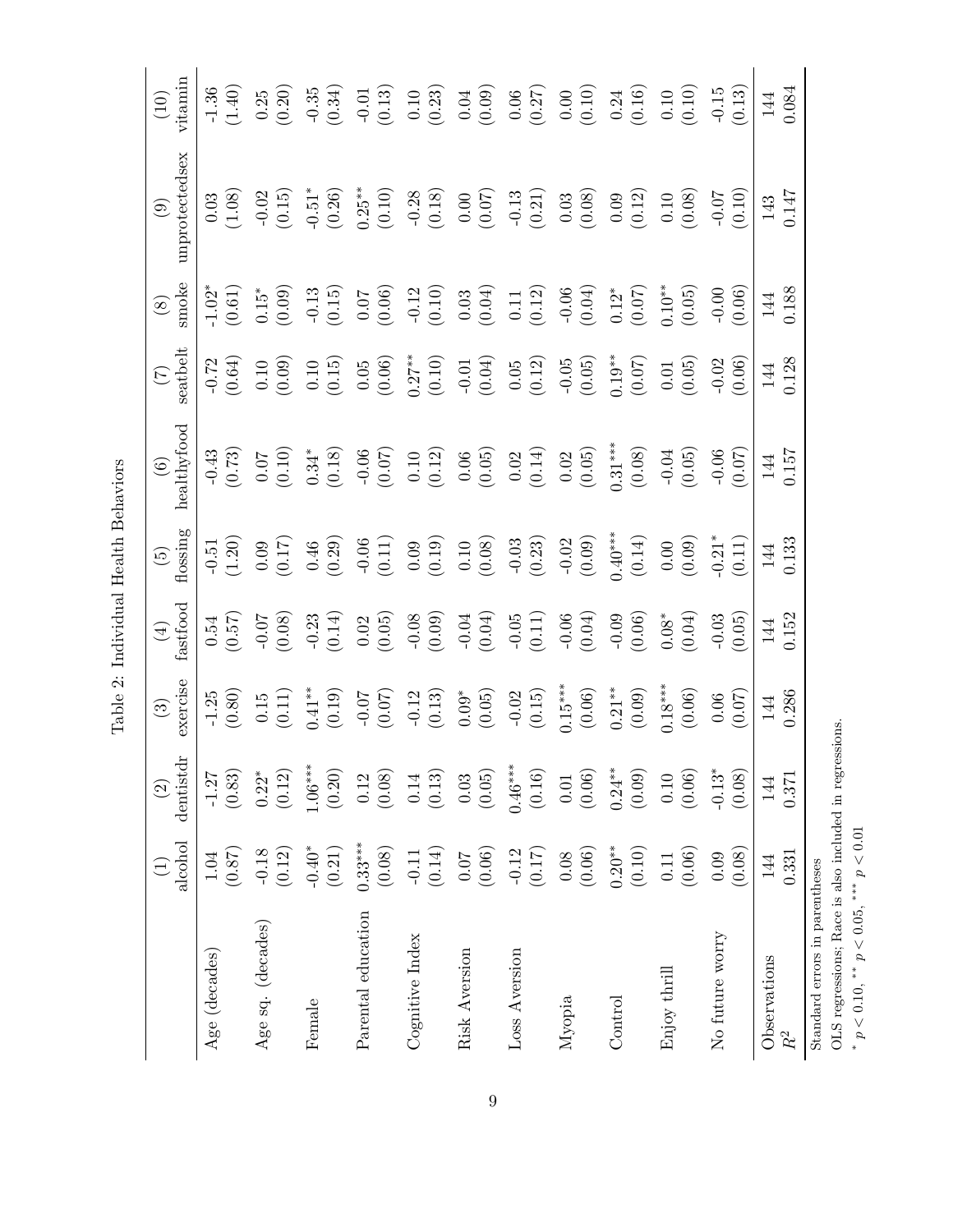## **Instructions**

Welcome to this experiment on decision-making, and thank you for agreeing to participate. The experiment will consist of two parts, in each of which you will be asked to answer a series of questions. There are no right or wrong answers to these questions; they merely reflect personal individual preferences. Furthermore, your answers to all questions will remain entirely confidential and anonymous. We will not ask for your name or other identifying information at any time. You will not be asked to reveal your identity or your decisions, or even the fact that you participated, to anyone else (the experimenter, your professor, or other participants) at any time during or after the course of this session.

In order to maintain this privacy and confidentiality (both for yourself and for the other participants), please do not speak with anyone during the experiment, and please do not reveal your choices to anyone even after the conclusion of the experiment. It is also important that after you have answered a particular question and moved on to the next one, you are not allowed to return to any previous question and change your answer – so think carefully.

The first part of the experiment consists of survey-type questions about your background and behaviors. Since this is important for our research (and because your answers will remain entirely anonymous), please be honest in your responses. You may skip any question[s] that make[s] you feel uncomfortable.

The second part of the experiment asks some hypothetical questions about your preferences with regard to different situations. There are a variety of types of questions, but one example is:

[see next page]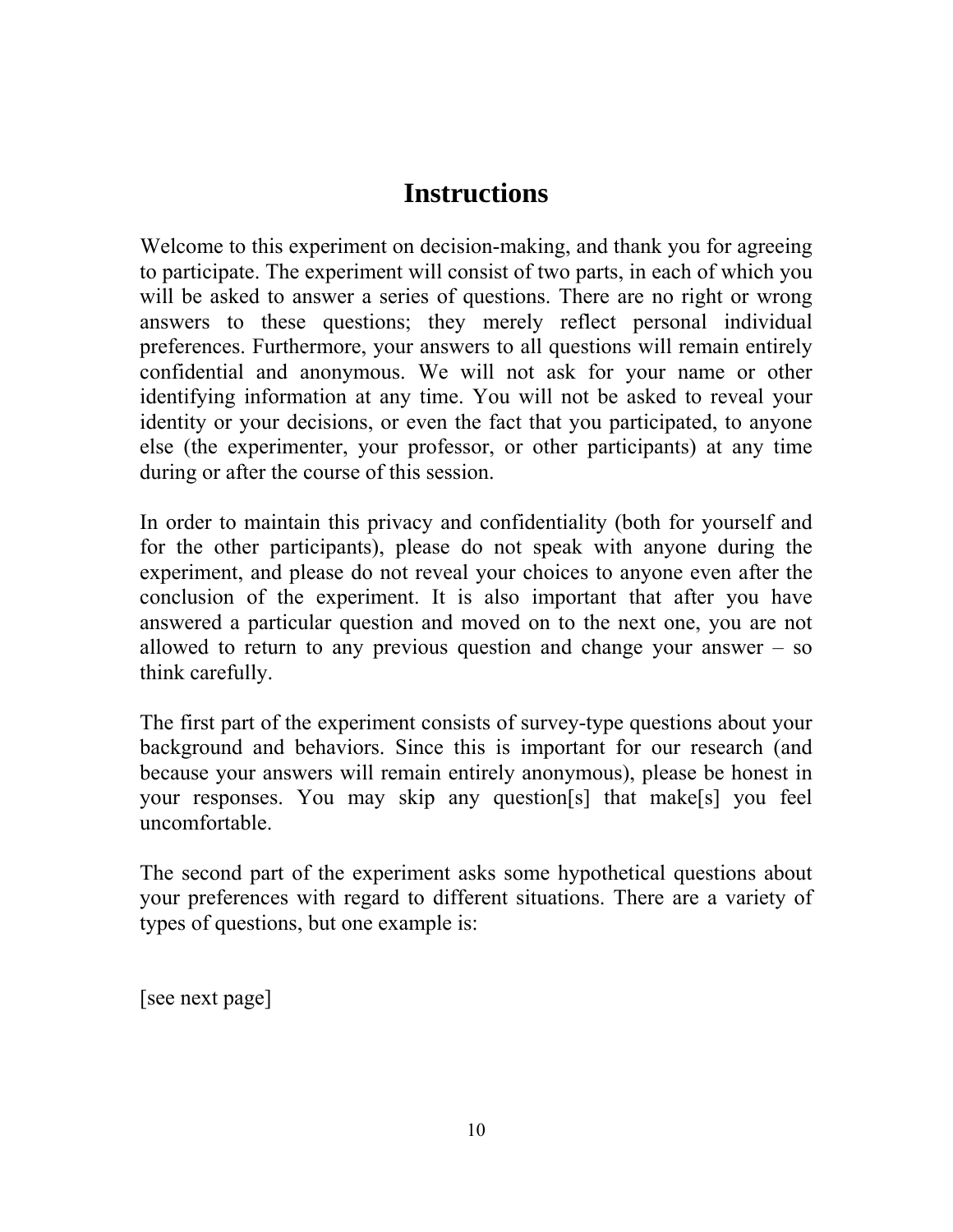"Would you rather have:

*A*) One-half chance (i.e. 50%) of **\$8** and one-half chance of **\$11**; or

*B*) One-third chance (33.3%) of **\$7** and two-thirds chance of **\$14** ?

Please circle your final decision: **A** or **B**"

In this example, if you choose **B**, are you more likely to get above \$12 or less than \$12? If you choose *A*, what is the probability that you will get exactly \$9.50?

Are there any questions before we start??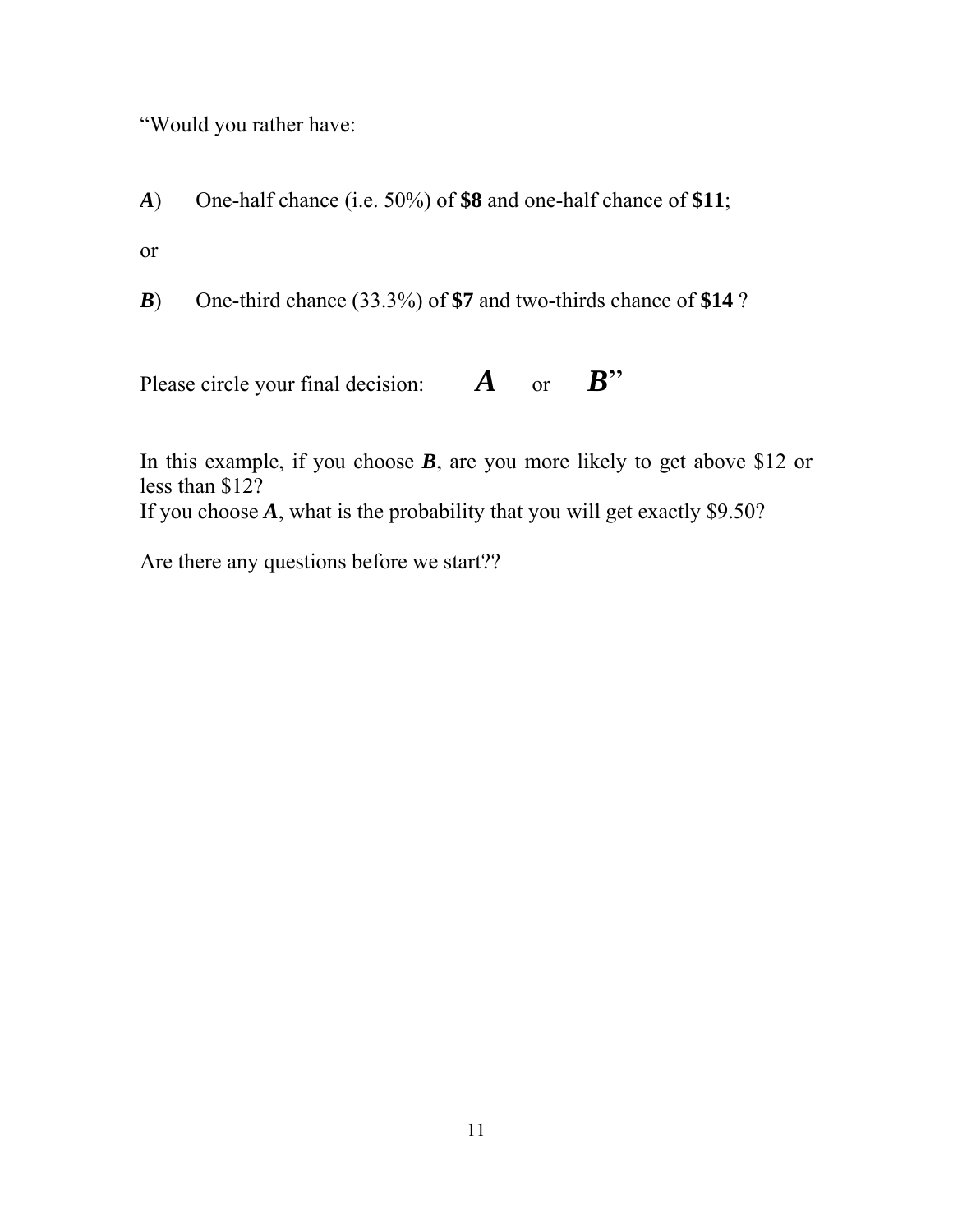### Background Information

Please answer the following questions. You may decline to answer any particular question if it would make you uncomfortable.

- 1. What is your age? [in years]
- 2. What is your gender? [please circle] **Female** or **Male**
- 3. What is your race/ethnicity? [please mark one]
	- **1** African American
	- **2** Asian / Pacific Islander
	- **3** Caucasian
	- **4** Hispanic
	- **5** Other:
- 4. What was your college major (field of study)?
	- **1** Life sciences (biology, pre-med, etc)
	- **2** Physical sciences (chemistry, math, astronomy, etc)
	- **3** Social sciences (psychology, economics, etc)
	- **4** Humanities (literature, arts, languages, etc)
	- **5** Engineering (including computer science)

Please use the following numbers to answer the next two questions:

- **1** did not finish high school
- **2** high school graduate
- **3** some college
- **4** college graduate
- **5** postgraduate
- 5. What is your father's level of education?
- 6. What is your mother's level of education?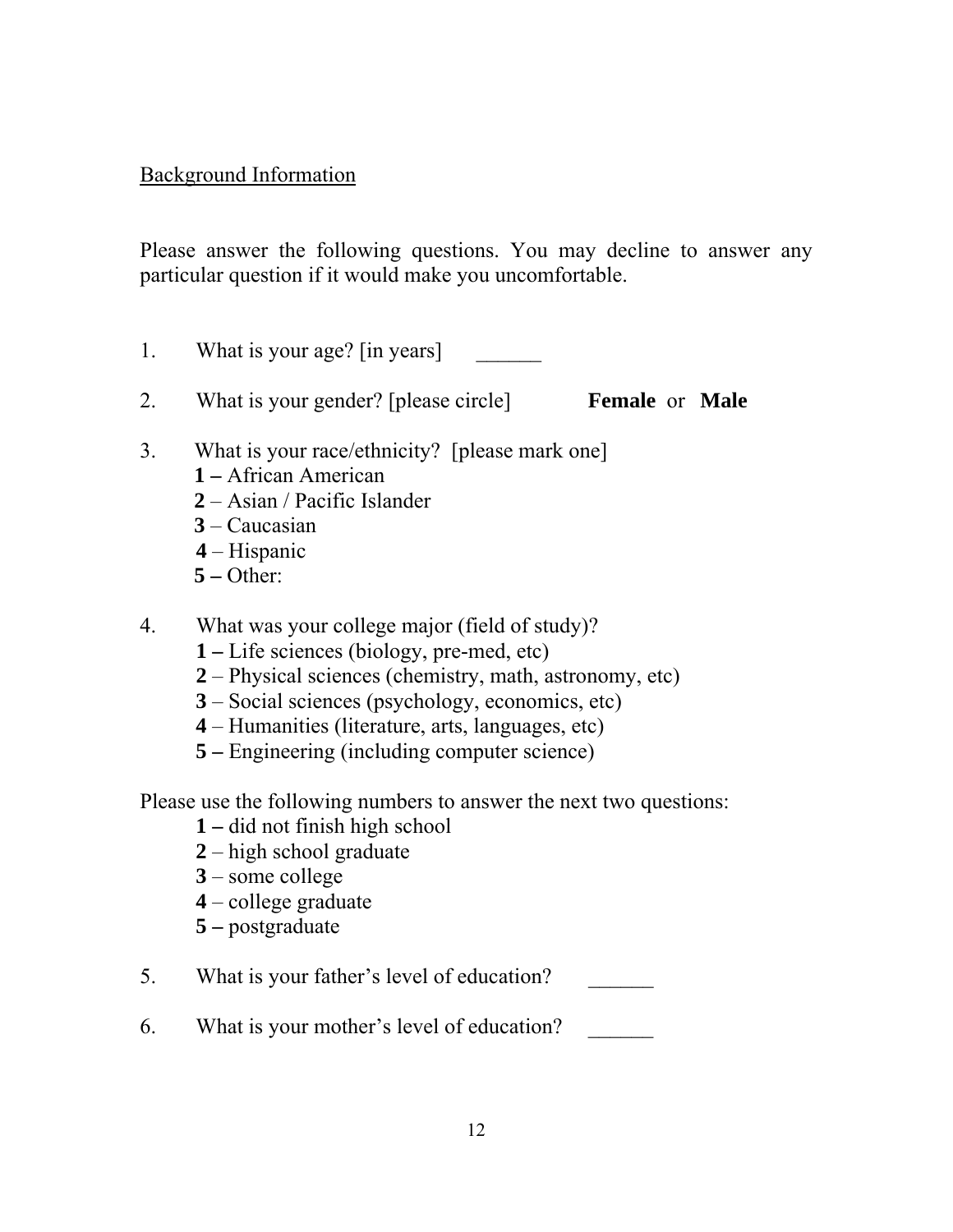### Health Information

- 7. What is your height? [in feet/inches] \_\_\_\_\_\_\_\_
- 8. What is your weight? [in pounds]

Please use the following scale to answer questions 9-16:

- **1** never
- **2** occasionally
- **3** once a week
- **4** more than once a week
- **5** once a day (or more)

How often, *on average*, do you engage in each of these activities?

- 9. Take vitamins \_\_\_\_\_\_\_
- 10. Floss your teeth \_\_\_\_\_\_
- 11. Exercise (at least 30 minutes) \_\_\_\_\_\_\_
- 12. Eat fast food
- 13. Smoke \_\_\_\_\_\_\_\_\_
- 14. Drive a vehicle while fatigued
- 15. Drink alcohol
- 16. Feel depressed or anxious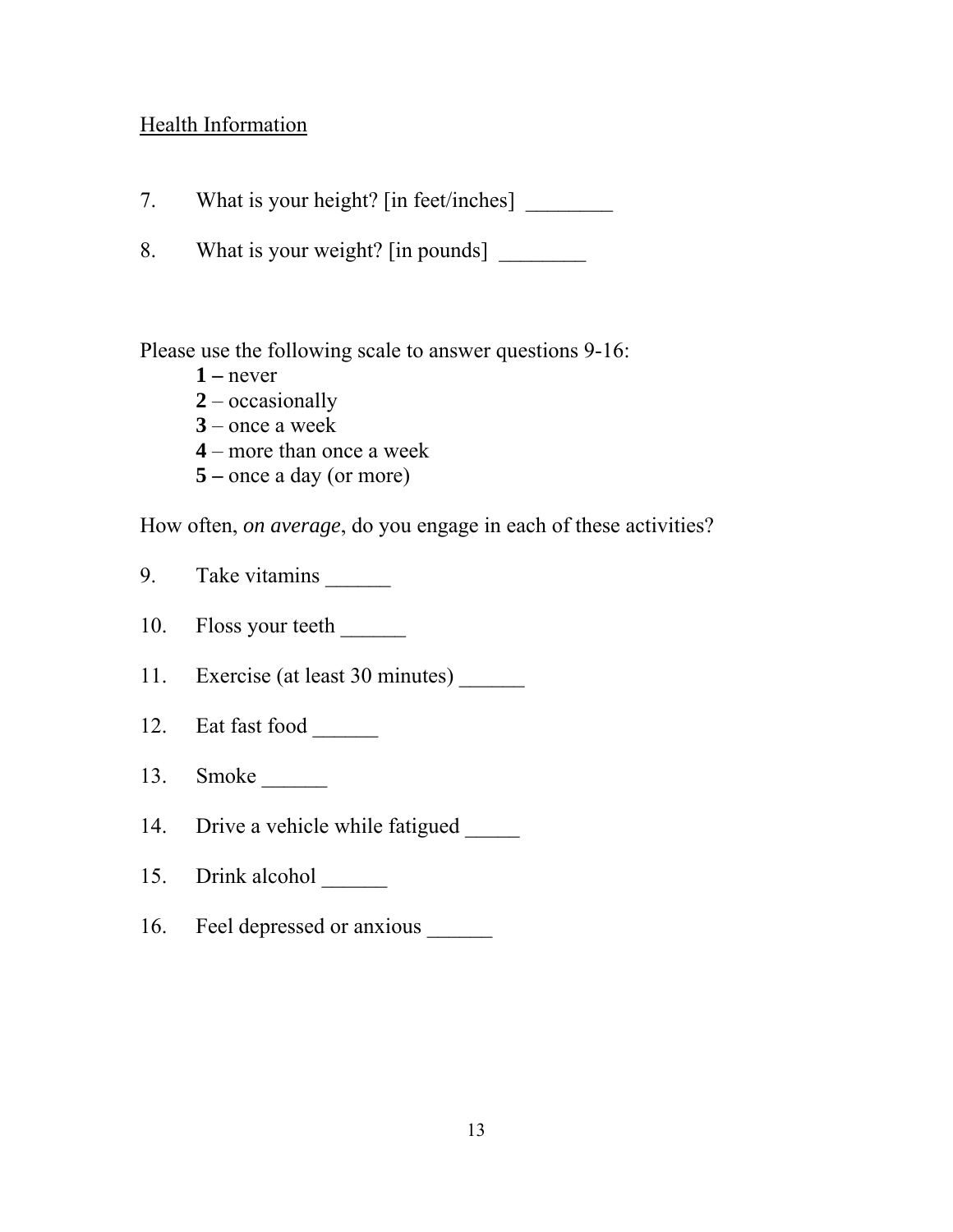Please use the following scale to answer questions 17-24:

- **1** strongly disagree
- **2** somewhat disagree
- **3** indifferent / don't know
- **4** somewhat agree
- **5** strongly agree
- 17. I usually eat healthy food
- 18. I almost always wear a seatbelt
- 19. I go to the doctor/dentist as often as I should \_\_\_\_\_
- 20. I enjoy the thrill of physically dangerous sports/activities \_\_\_\_\_\_
- 21. I have control over my life
- 22. I tend to get along with my family
- 23. I enjoy the moment and don't worry about the future
- 24. If I had a disability, I would choose to undergo surgery, even if it were very risky, rather than have to live with it for the rest of my life
- 25. Overall, how would you rate your current health?
	- **1** Poor
	- **2** Fair
	- **3** Good
	- **4** Very good
	- **5** Excellent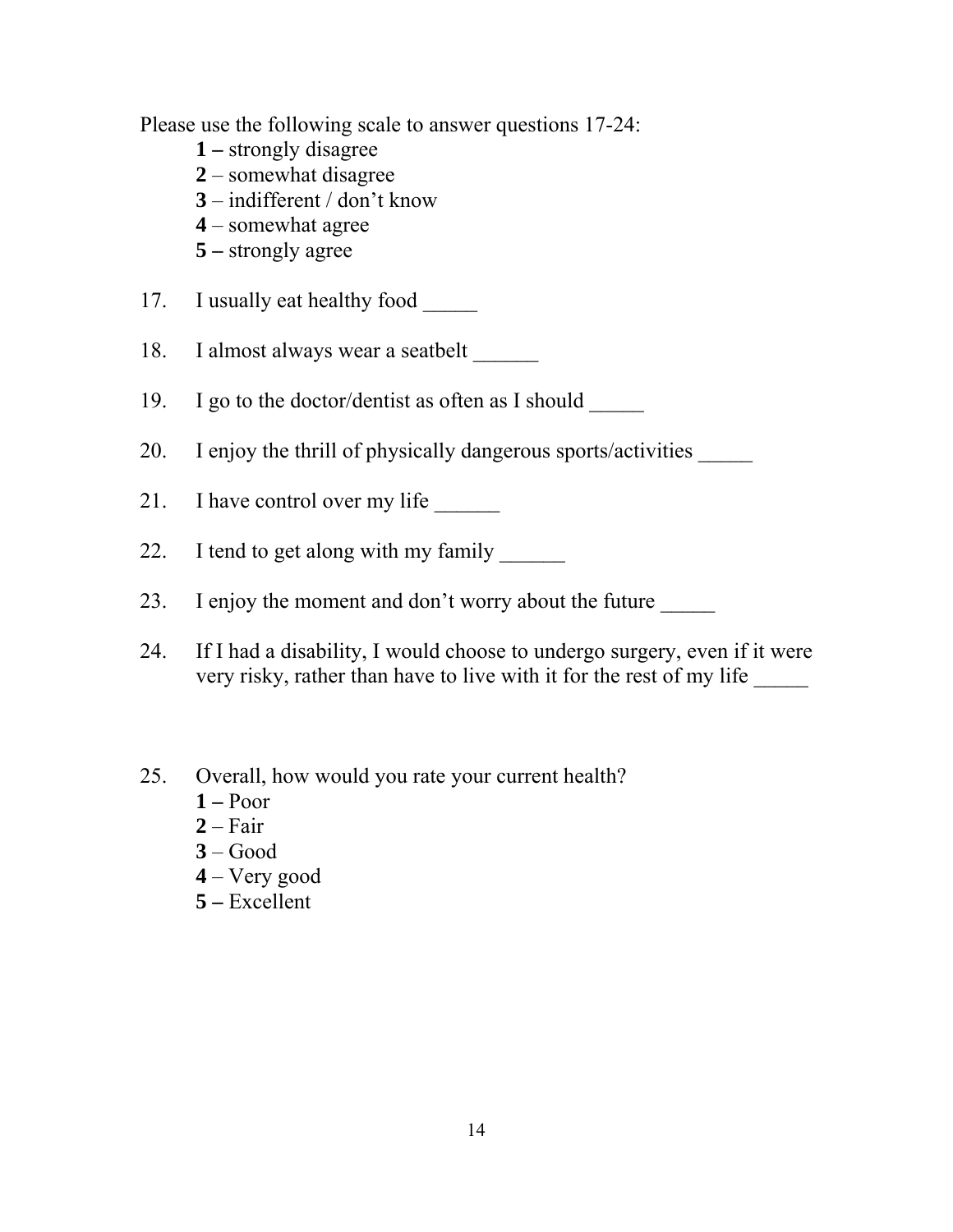## Part II: Individual Decisions

- 1. Would you rather have:
- *A*) Certain (i.e. 100% chance of) **\$9**;
- or
- *B*) One-half chance (i.e. 50%) of **\$3** and one-half chance of **\$20** ?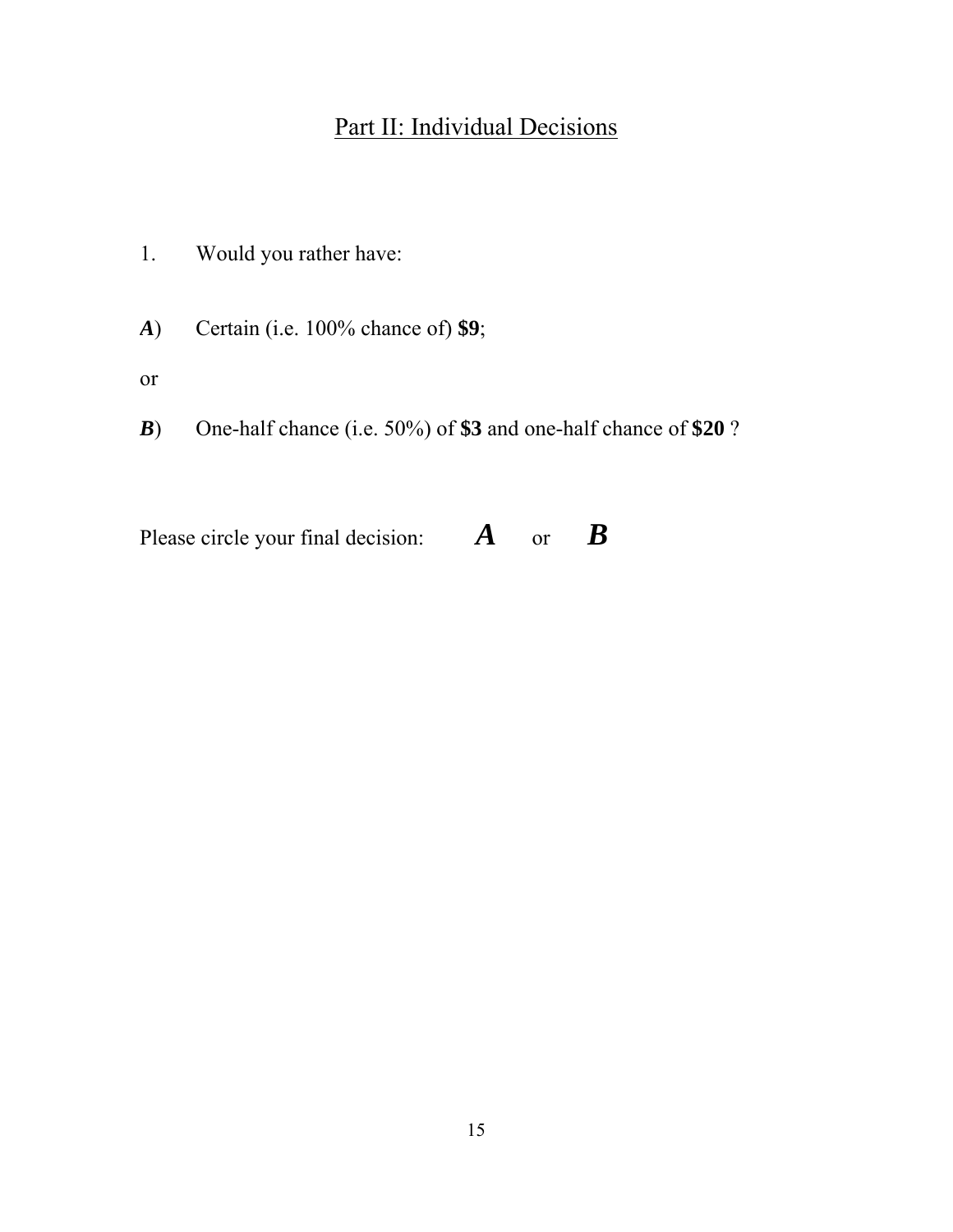- 2. Would you rather have:
- *A*) Two-thirds chance (66.7%) of **\$9** and one-third chance of **\$11**; or
- *B*) Two-thirds chance (66.7%) of **\$3** and one-third chance of **\$37** ?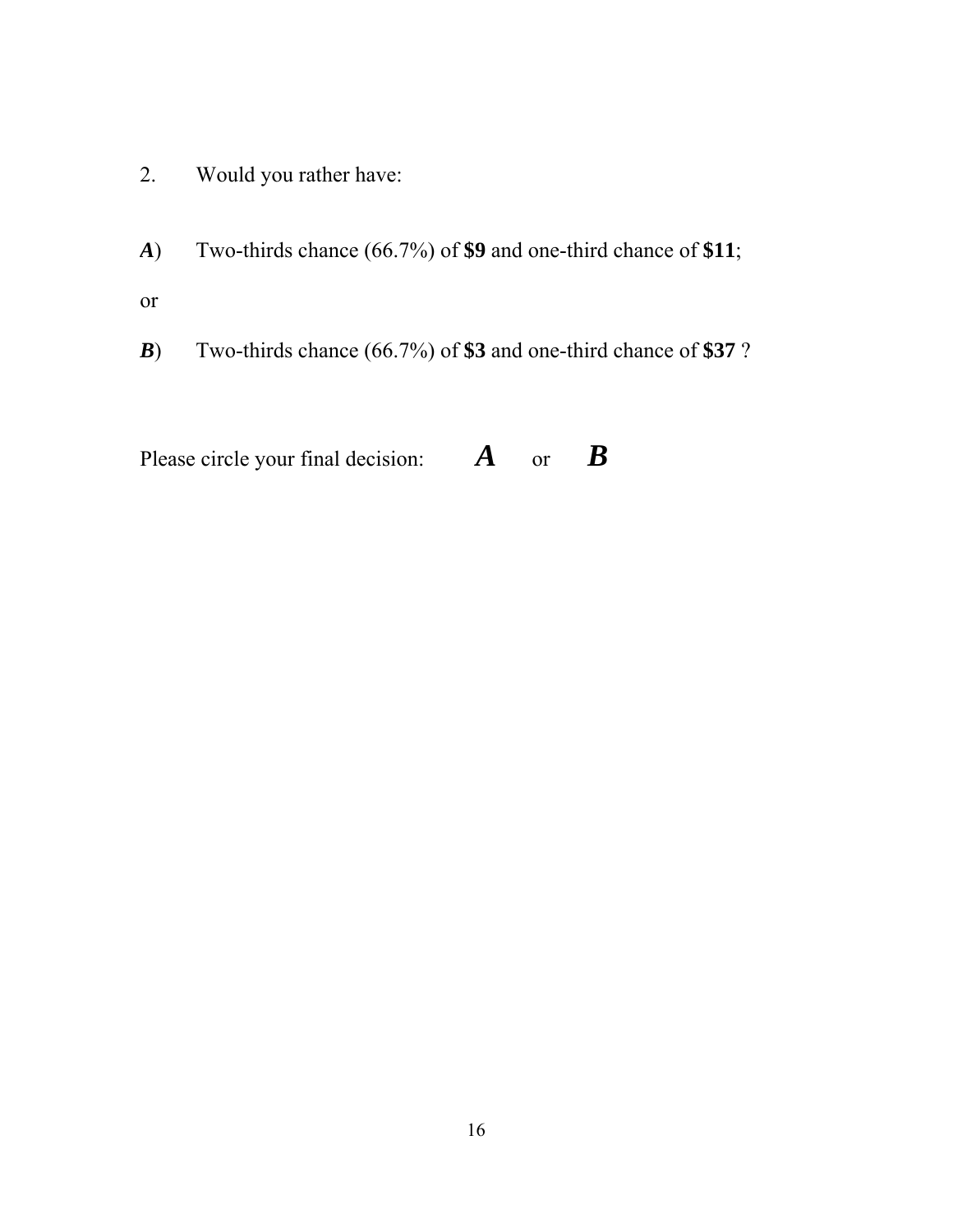- 3. Would you rather have:
- *A*) One-half chance (50%) of **\$18** and one-half chance of **\$5**;
- or
- *B*) Certain (100% chance of) **\$10**;
- or
- *C*) One-half chance (50%) of **\$25** and one-half chance of **\$2** ?

| Please circle your final decision: | $\boldsymbol{A}$ or $\boldsymbol{B}$ or $\boldsymbol{C}$ |  |  |
|------------------------------------|----------------------------------------------------------|--|--|
|                                    |                                                          |  |  |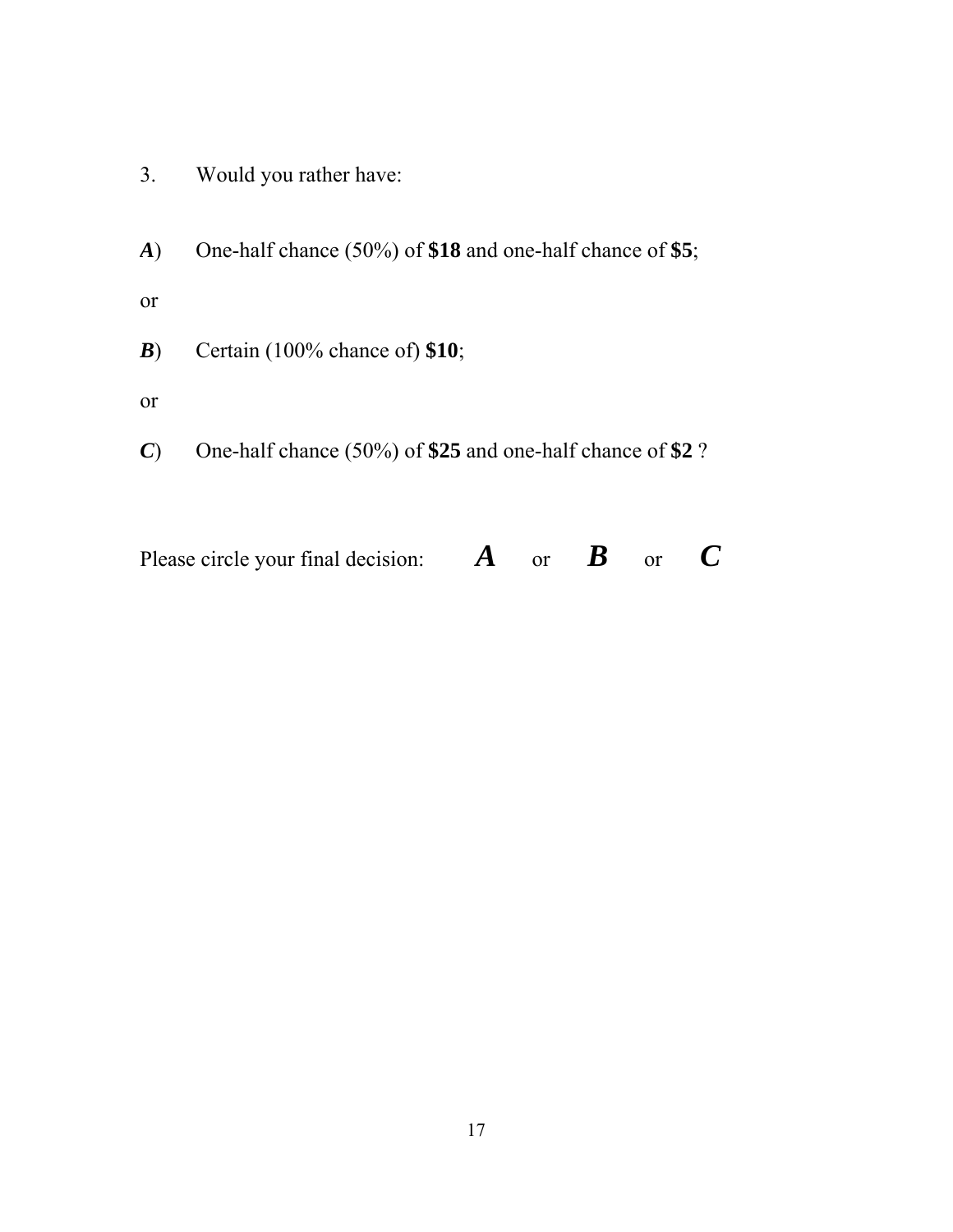- 4. Would you rather have:
- *A*) One-sixth chance (16.7%) of **\$18** and five-sixths chance of **\$7**;
- or
- *B*) One-sixth chance (16.7%) of **\$44** and five-sixths chance of **\$3** ?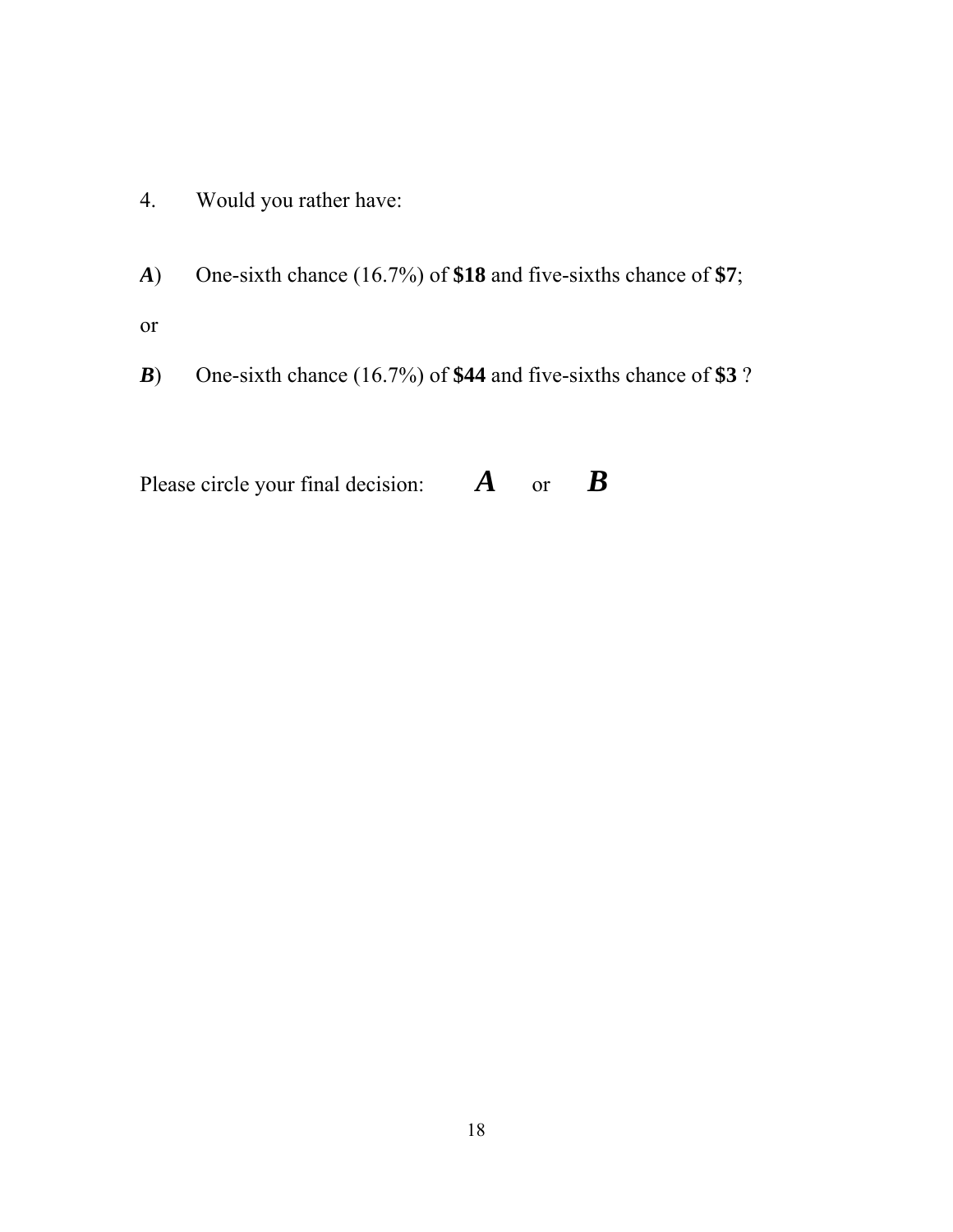**Note:** For this question imagine that you are given \$20 to start with.

- 5. Would you rather <u>lose</u> (i.e. have to pay us back):
- *A*) One-half chance (50%) of **\$0** and one-half chance of **\$17**;
- or
- *B*) Certain (100% chance of) **\$11** ?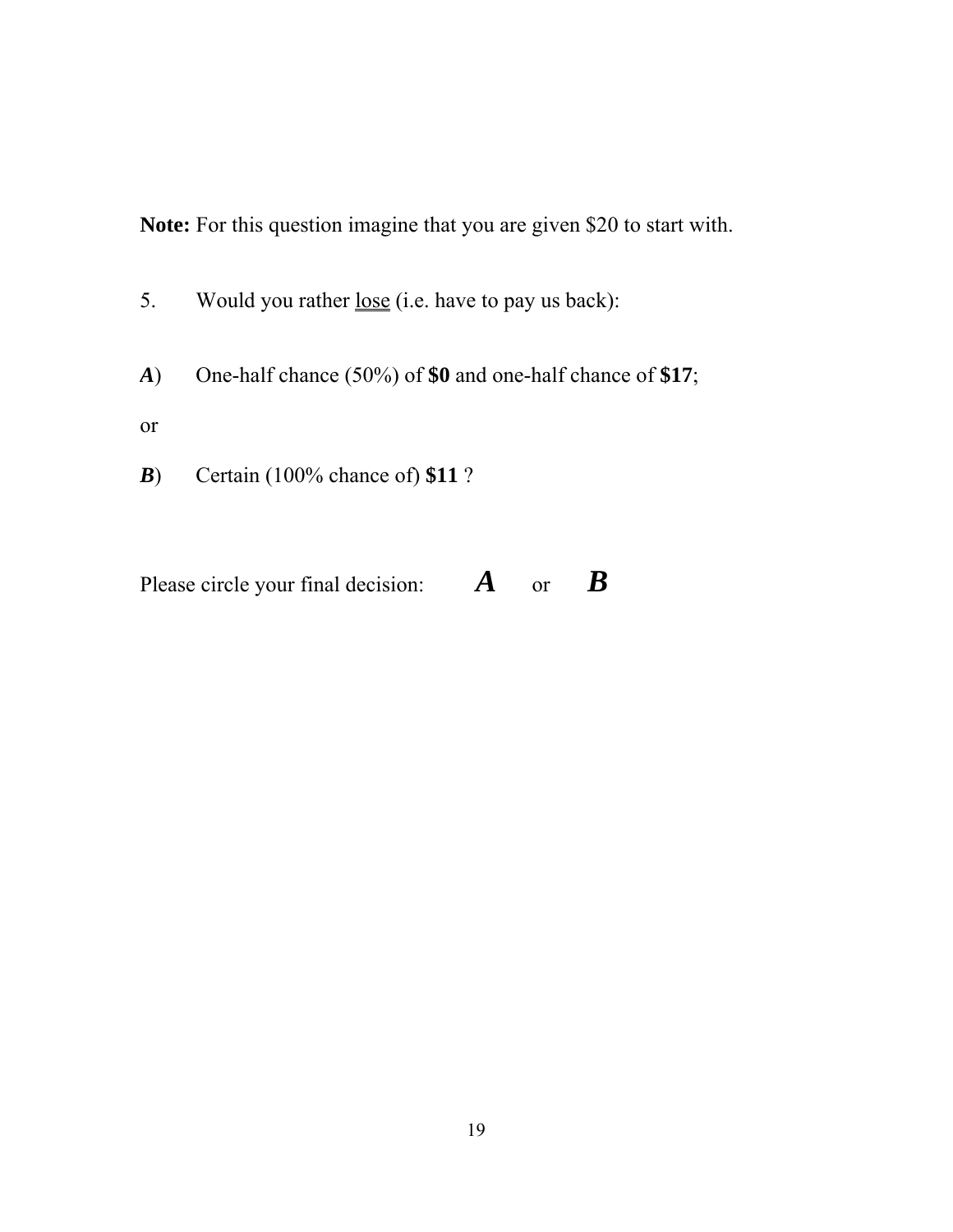For this question imagine that you will be randomly matched with another person in the room. Your decision would affect both your outcome and their outcome, but you will remain entirely anonymous at all times (i.e. they will never find out who you are).

- 6. Would you rather have:
- *A*) \$**12** for you and \$0 for the other person;
- or
- *B*) \$10 for you and \$2 for the other person;
- or
- *C*) \$**8** for you and \$4 for the other person;
- or
- *D*) \$6 for you and \$6 for the other person ?

Please circle your final decision: *A* or *B* or *C* or *D*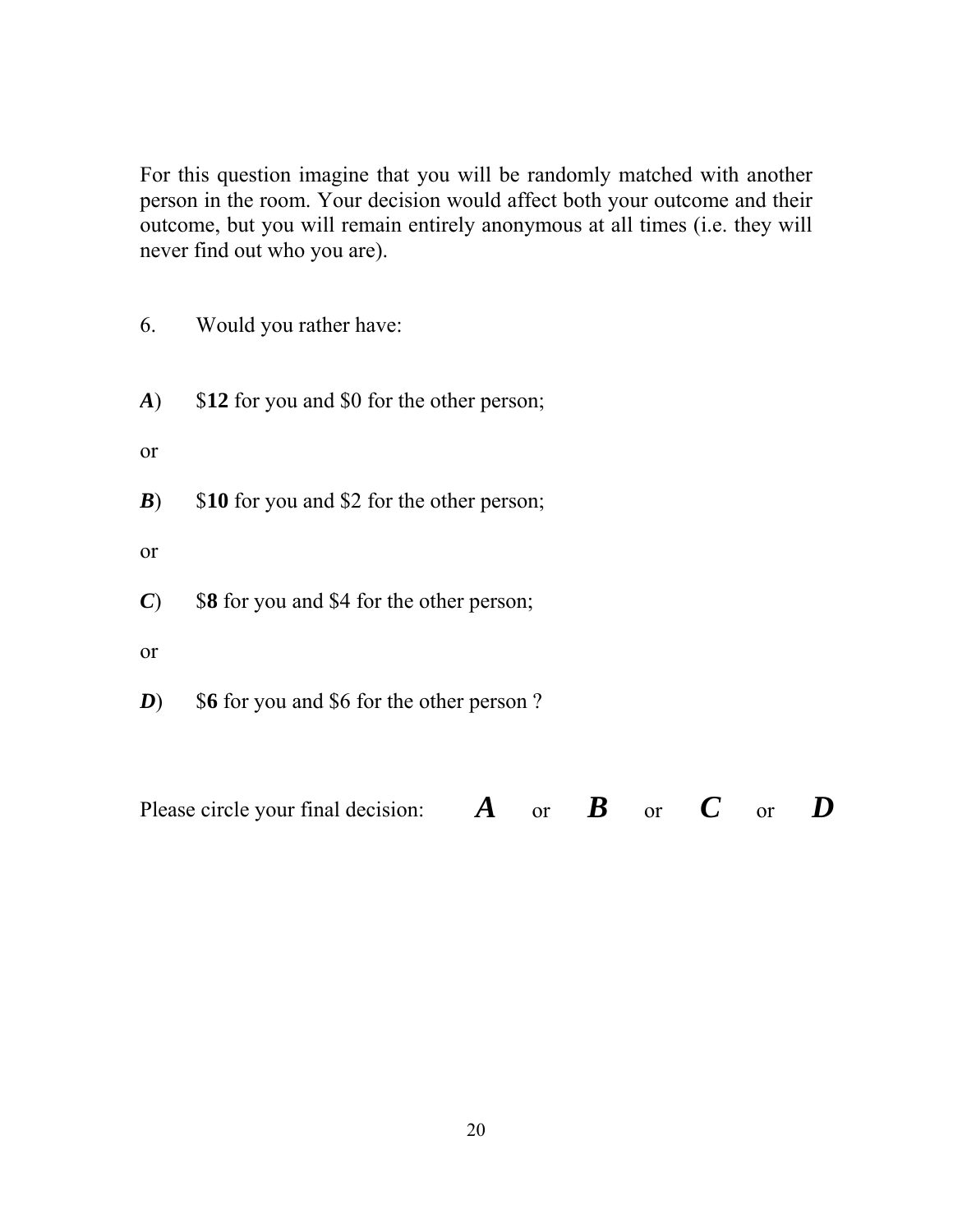For this question imagine that you will be randomly matched with another person in the room. Your decision would affect both your outcome and their outcome, but you will remain entirely anonymous at all times (i.e. they will never find out who you are).

- 7. Would you rather have:
- *A*) \$**5** for you and \$5 for the other person;
- or
- *B*) \$4 for you and \$9 for the other person;
- or
- *C*) \$**6** for you and \$2 for the other person ?

| Please circle your final decision: |  | $\boldsymbol{A}$ or $\boldsymbol{B}$ or $\boldsymbol{C}$ |  |
|------------------------------------|--|----------------------------------------------------------|--|
|                                    |  |                                                          |  |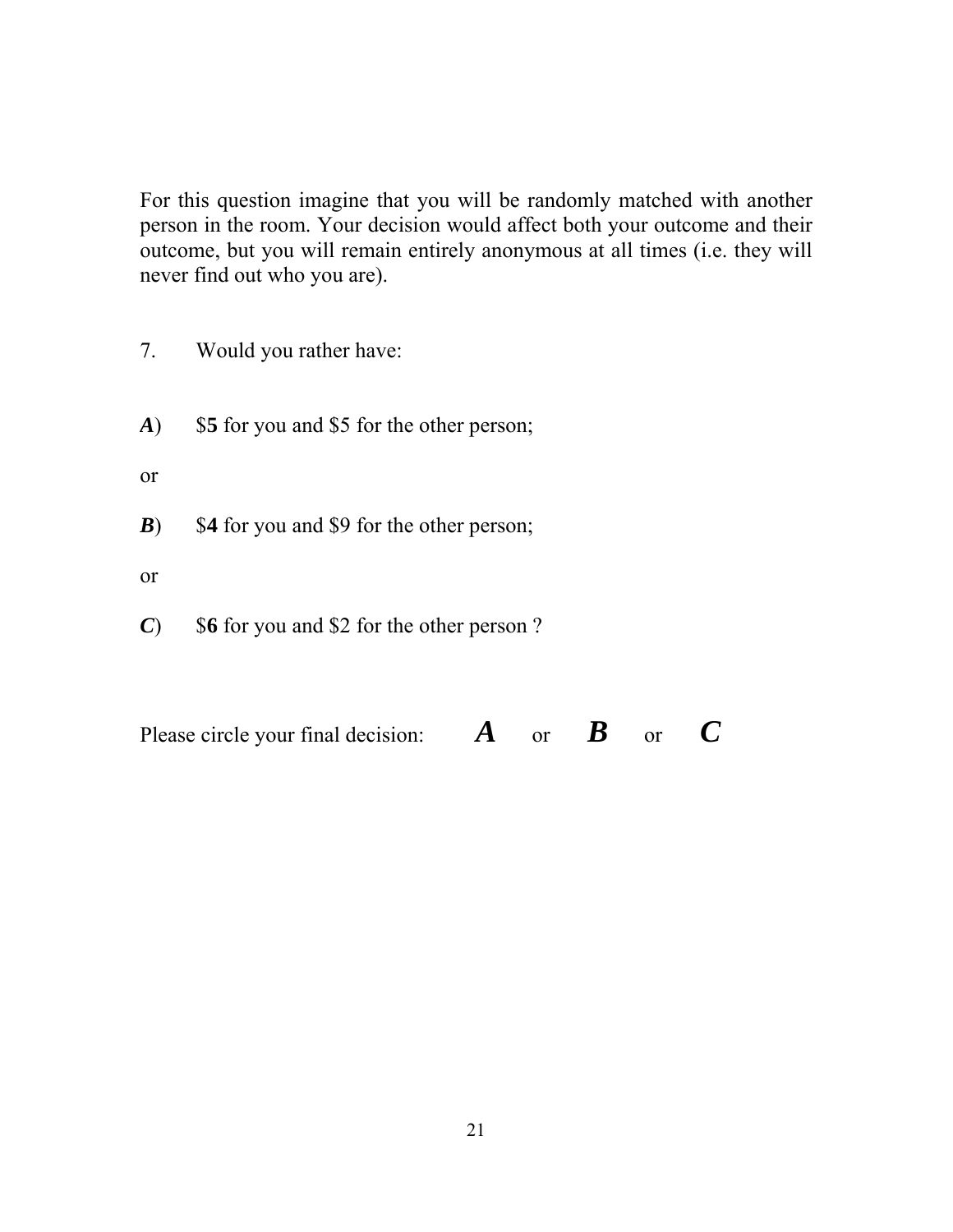For this question imagine that you will be randomly matched with two other people in the room. Your decision would affect both your outcome and their outcomes, but you will remain entirely anonymous at all times (i.e. they will never find out who you are, or who each other are).

- 8. Would you rather have:
- *A*) \$**4** for you, \$4 for the second person, and \$4 for the third person;
- or
- *B*) \$4 for you, \$5 for the second person, and \$5 for the third person;
- or
- *C*) \$**4** for you, \$3 for the second person, and \$10 for the third person ?

| Please circle your final decision: |  | $\boldsymbol{A}$ or $\boldsymbol{B}$ or $\boldsymbol{C}$ |  |
|------------------------------------|--|----------------------------------------------------------|--|
|                                    |  |                                                          |  |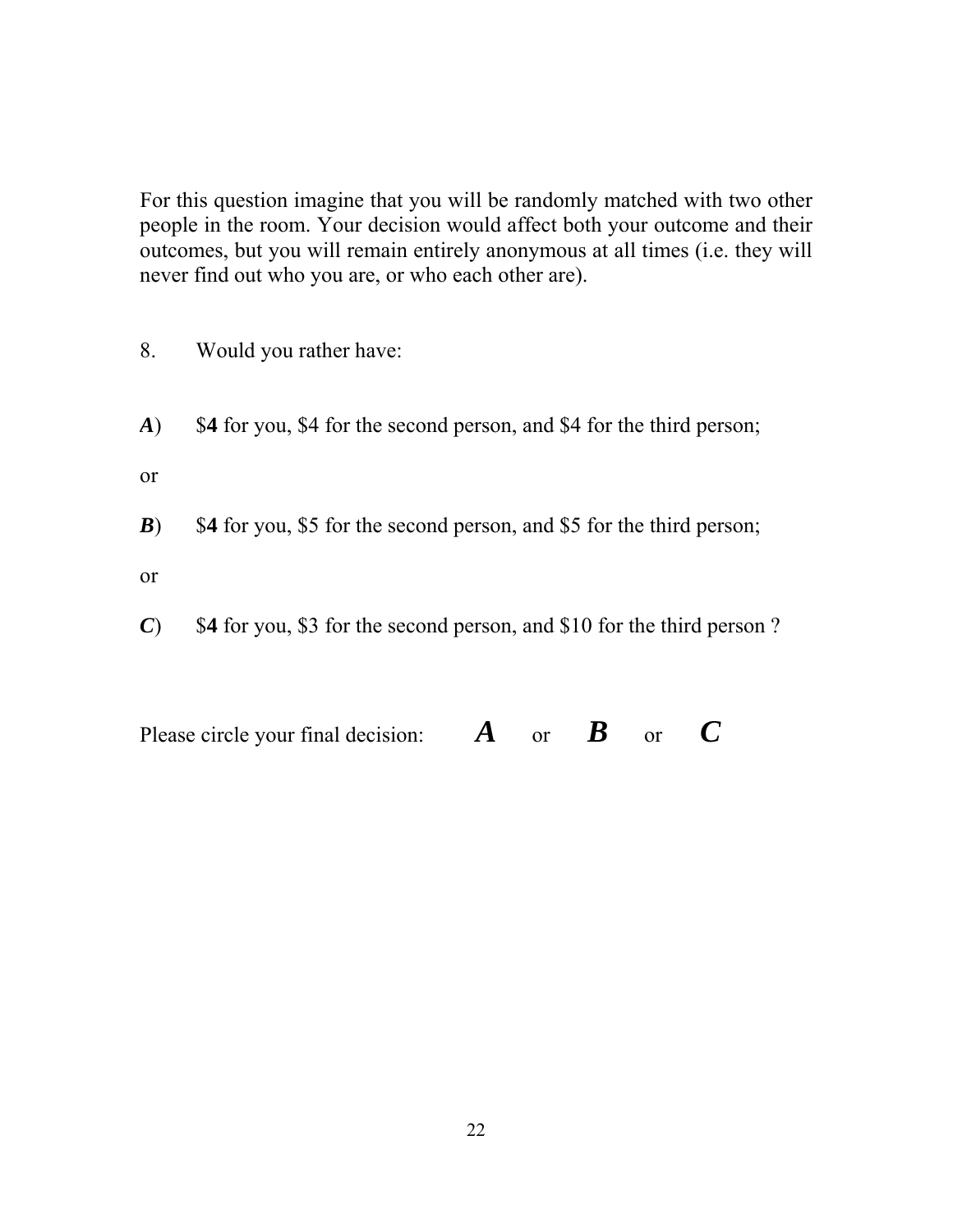For this question you must make a decision regarding receiving a payoff at one of various points in time. Imagine that if you choose one of the later dates, we would send you a check so that you receive it after exactly the delay specified. You would not have to do anything extra or go anywhere in order to obtain the money.

- 9. Would you rather have:
- *A*) \$**10** right now (i.e. at the end of this session);

or

*B*) \$12 in one week (7 days) from now;

or

- *C*) \$**14** in one month (30 days) from now;
- or
- *D*) \$16 in three months (92 days) from now ?

Please circle your final decision: *A* or *B* or *C* or *D*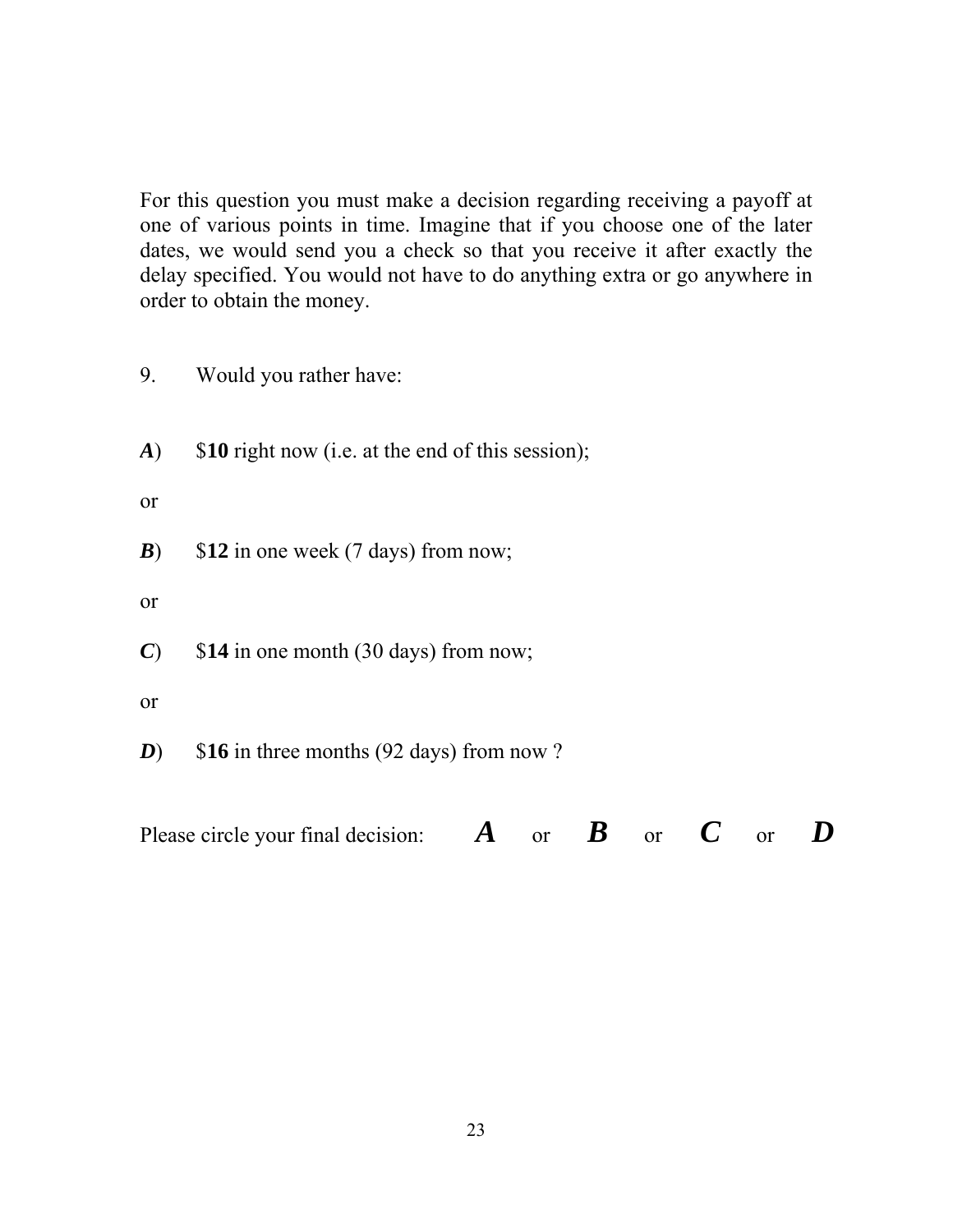For this question you must make a decision regarding receiving a payoff at one of various points in time. Imagine that if you choose one of the later dates, we would send you a check so that you receive it after exactly the delay specified. You would not have to do anything extra or go anywhere in order to obtain the money.

- 10. Would you rather have:
- *A*) One-half chance (50%) of **\$13** in one month, and one-half chance of **\$9** in one month;

or

*B*) One-half chance (50%) of **\$2** right now, and one-half chance of **\$20**  right now?